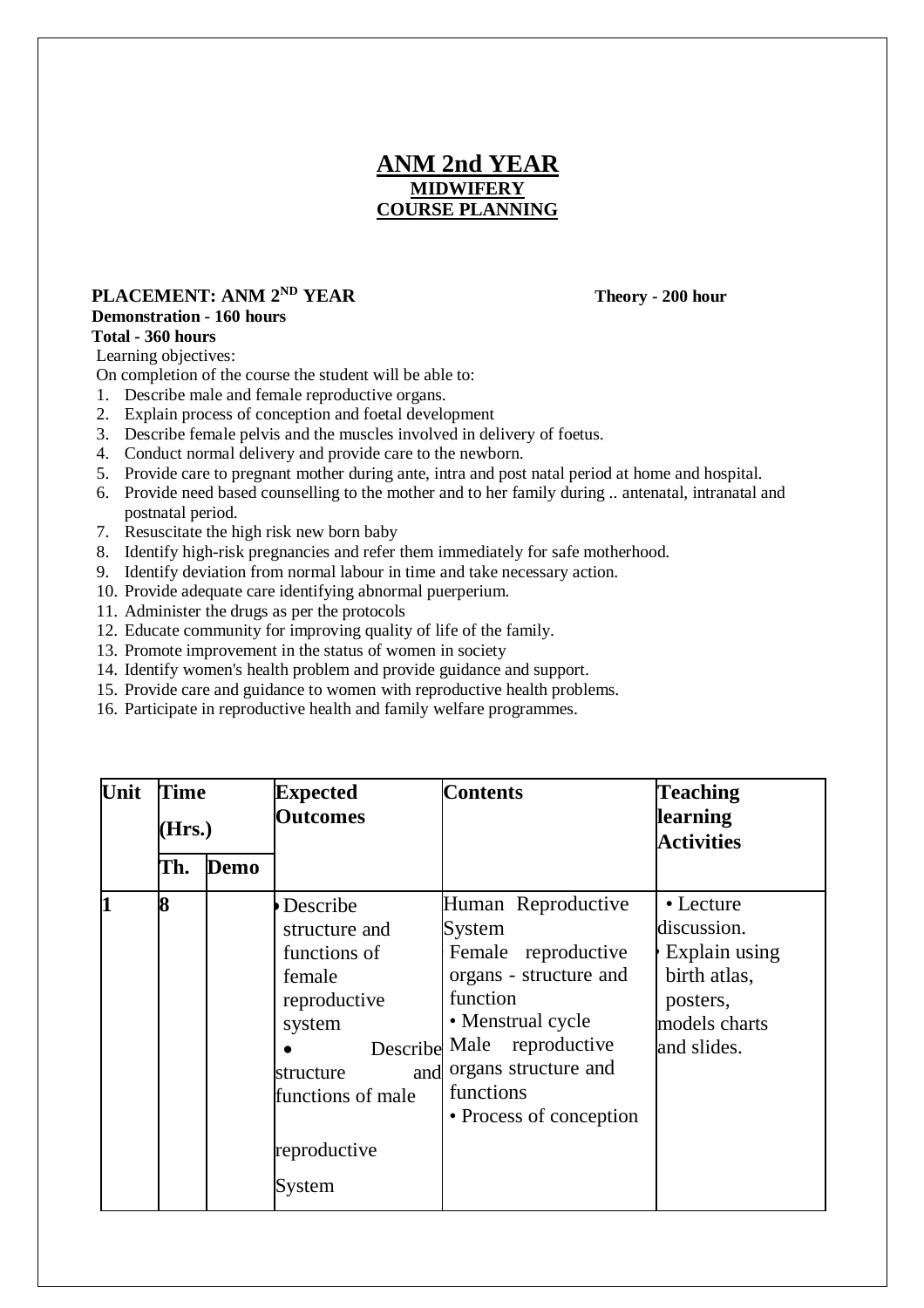|  | Describe female<br>pelvis and its<br>diameters and<br>relation to foetal<br>skull<br>• Explain the<br>muscles and | Female Pelvis and<br>foetal skull<br>Structure of the<br>pelvic bones-types of<br>pelvis<br>• Pelvic diameters<br>• Muscles and | Lecture<br>discussion.<br>• Demonstration.<br>• Explain using<br>models, charts,<br>slides and<br>films. |
|--|-------------------------------------------------------------------------------------------------------------------|---------------------------------------------------------------------------------------------------------------------------------|----------------------------------------------------------------------------------------------------------|
|  | ligaments of the                                                                                                  | ligaments of pelvic                                                                                                             |                                                                                                          |
|  | pelvic floor<br>• Describe foetal                                                                                 | floor<br>• Foetal skull : bones,                                                                                                |                                                                                                          |

|    |   | <b>Skull</b>                                                                                                                                                                                                             | diameters, sutures,<br>size, shape,<br>moulding, skull<br>areas, fontanelles                                                                                                                                                                                                                                                           |                                                                                                                             |
|----|---|--------------------------------------------------------------------------------------------------------------------------------------------------------------------------------------------------------------------------|----------------------------------------------------------------------------------------------------------------------------------------------------------------------------------------------------------------------------------------------------------------------------------------------------------------------------------------|-----------------------------------------------------------------------------------------------------------------------------|
| 3. | 5 | $\bullet$ Explain growth<br>and development<br>of foetus<br>Describe<br>placenta,<br>membrane and<br>umbilical cord<br>and<br>their<br>development •<br>State the<br>functions of<br>placenta,<br>membranes and<br>cord. | Foetus and placenta<br>Growth and<br>development of<br>foetus, foetal sac and<br>amniotic fluid and<br>foetal<br>circulation and<br>changes after birth<br>• Structure and<br>functions of placenta,<br>membranes and<br>umbilical cord and<br>abnormalities<br>Refer SBA module of<br>Ministry of health and<br><b>Family Welfare</b> | Lecture<br>discussion.<br>• Demonstration.<br>Explain using<br>placenta,<br>membrane,<br>specimens •<br>Practice<br>session |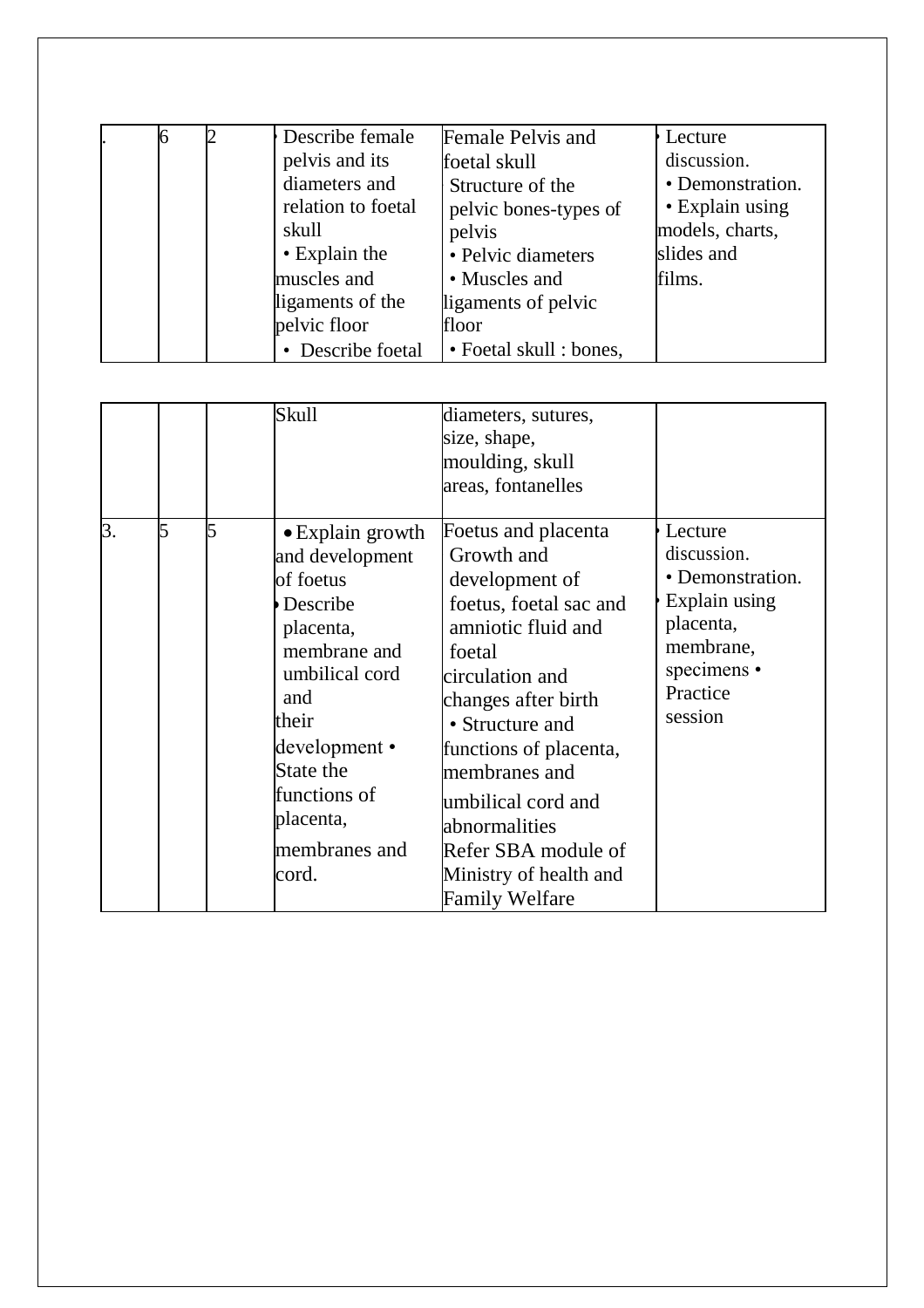| 4. | 10 | Describe signs<br>and<br>symptoms of<br>normal pregnancy<br>Describe various<br>tests for<br>conformation of<br>pregnancy<br>Describe<br>physiological<br>changes during<br>pregnancy<br>Provide Care for<br>minor ailments of<br>pregnancy. | Normal pregnancy<br>Signs and<br>symptoms of<br>pregnancy<br>various diagnostic<br>tests for<br>conformation of<br>pregnancy<br>Physiological<br>changes during<br>pregnancy<br><b>Minor</b> ailments<br>during pregnancy<br>and their<br>management<br>Refer SBA module of<br>Ministry of health and<br>family Welfare | Lecture<br>discussion.<br>• Demonstration.<br>Explain using<br>Models and<br>Charts. |
|----|----|----------------------------------------------------------------------------------------------------------------------------------------------------------------------------------------------------------------------------------------------|-------------------------------------------------------------------------------------------------------------------------------------------------------------------------------------------------------------------------------------------------------------------------------------------------------------------------|--------------------------------------------------------------------------------------|
| 5. | 10 | • Provide                                                                                                                                                                                                                                    | Antenatal Care                                                                                                                                                                                                                                                                                                          | • Lecture                                                                            |

| antenatal          | • Registration       | discussion.          |
|--------------------|----------------------|----------------------|
| care               | Taking history of a  | • Demonstration.     |
| Provide need-      | pregnant woman.      | • Practice           |
| based              | • Physical           | session.             |
| information and    | examination,         | $\bullet$ Supervised |
| guidance.          | Investigation -      | clinical             |
| Advise diet and    | routine and specific | practice.            |
| nutrition for the  | Prophylactic         |                      |
| pregnant mothers   | medications          |                      |
| Identify risk      |                      |                      |
| factors            | • Need based health  |                      |
| and refer on time. | information and      |                      |
|                    | guidance             |                      |
| Prepare mother     | Nutrition in         |                      |
| for delivery       | pregnancy            |                      |
|                    | Special needs of a   |                      |
|                    | pregnant woman.      |                      |
|                    | Involvement of       |                      |
|                    | husband and          |                      |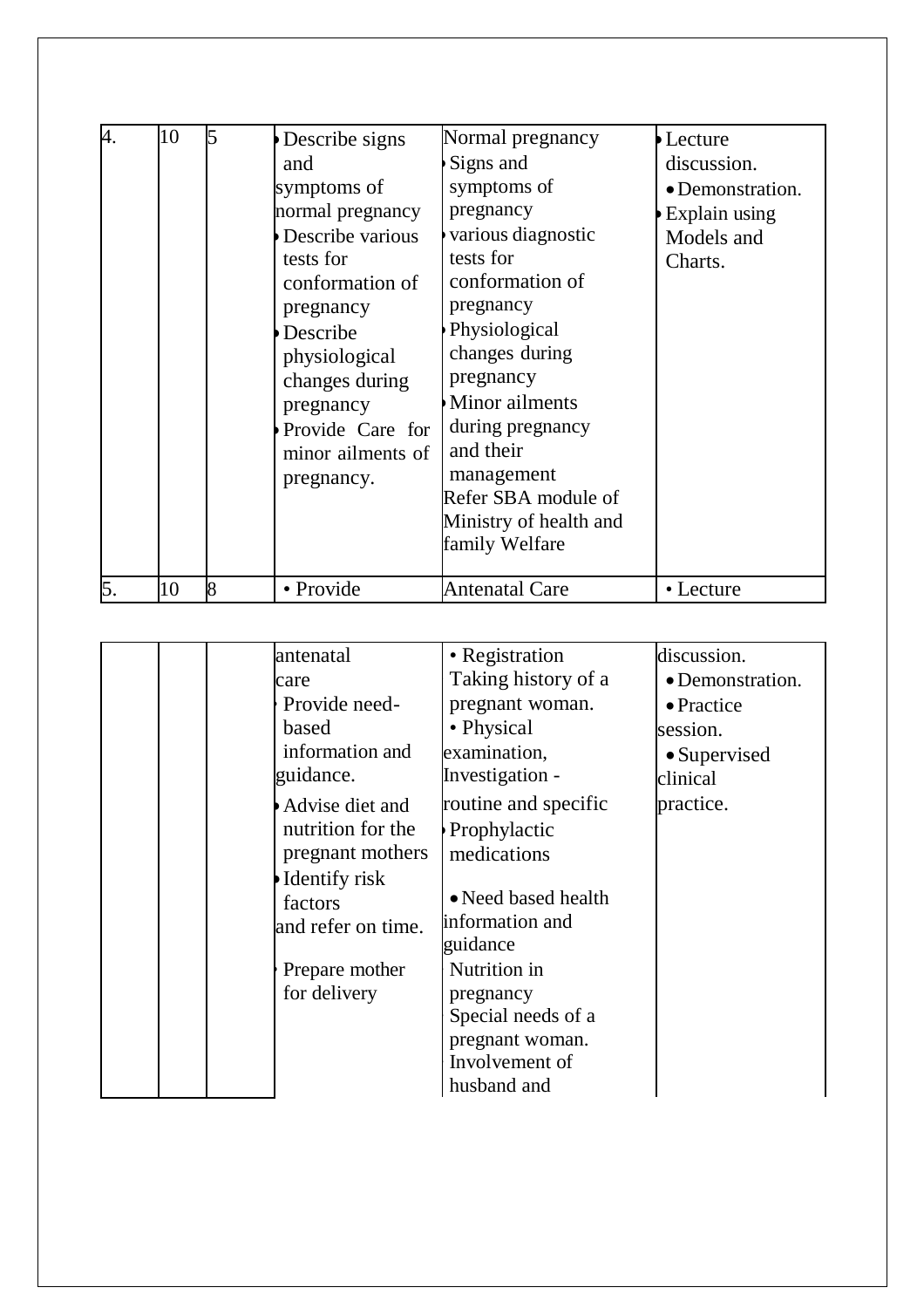|    |    |   |                                                                                                                                                                                                 | family.<br>Identification of<br>high risks cases and<br>referral<br>Preparation of mother<br>for delivery.<br>Refer SBA module of<br>Ministry of health and<br><b>Family Welfare</b>                                                                                       |                                                                                                               |
|----|----|---|-------------------------------------------------------------------------------------------------------------------------------------------------------------------------------------------------|----------------------------------------------------------------------------------------------------------------------------------------------------------------------------------------------------------------------------------------------------------------------------|---------------------------------------------------------------------------------------------------------------|
| 6. | 10 | 8 | • Identify signs<br>and symptoms of<br>normal labour<br>• Demonstrate the<br>mechanism of<br>labour<br>Detect a normal<br>lie and<br>presentation of<br>foetus.<br>• Identify<br>deviation from | Normal Labour<br>• Onset and stages of<br>labour, physiological<br>changes<br>• Changes in Uterine<br>muscles, and cervix<br>Lie, attitude, position,<br>denominator and<br>presentation of foetus.<br>• Foetal skull,<br>• Mechanisms of labour<br>Identification of high | • Lecture<br>discussion.<br>• Demonstration<br>• Witness normal<br>delivery<br>• Explain using<br>partograph. |

|    |    |    | normal progress  | risk cases,            |                   |
|----|----|----|------------------|------------------------|-------------------|
|    |    |    | of labour        | foetal distress and    |                   |
|    |    |    | • Demonstrate    | maternal distress      |                   |
|    |    |    | plotting of t    | during labour          |                   |
|    |    |    | partograph       | Partograph in the      |                   |
|    |    |    |                  | management of the      |                   |
|    |    |    |                  | normal labor           |                   |
|    |    |    |                  | Role of ANM/Female     |                   |
|    |    |    |                  | health worker and      |                   |
|    |    |    |                  | referral               |                   |
|    |    |    |                  | Refer SBA module of    |                   |
|    |    |    |                  | Ministry of health and |                   |
|    |    |    |                  | <b>Family Welfare</b>  |                   |
| 7. | 12 | 15 | • Use partograph | Care during normal     | • Lecture         |
|    |    |    | And              | labour                 | discussion.       |
|    |    |    | perform Per      | • History of labour    | • Demonstration.  |
|    |    |    | Vagina           | • Importance of five   | • Explain using   |
|    |    |    | examination.     | 'C's                   | models, charts,   |
|    |    |    | • Assist and     | • Monitoring progress  | films and slides  |
|    |    |    | Conduct          | of labour with         | partograph.       |
|    |    |    | child birth      | partograph             | • Supervised      |
|    |    |    | • Resuscitate    | preparation for        |                   |
|    |    |    |                  |                        | clinical practice |
|    |    |    | new-             | delivery               | • Practice        |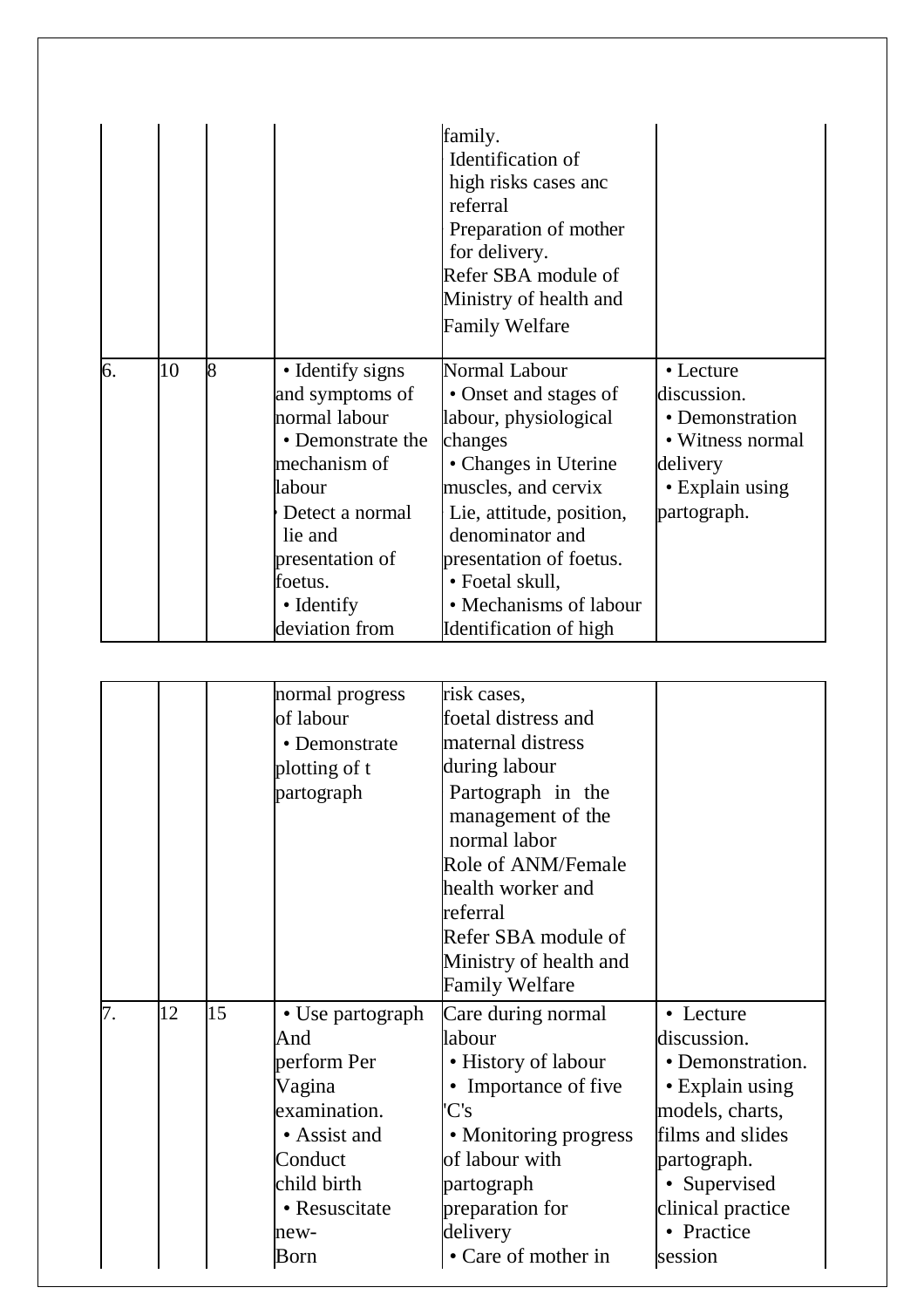| • Deliver the<br>Placenta<br>• Provide care to | first and second<br>stage of labour<br>• Assist and conduct | • Case study. |
|------------------------------------------------|-------------------------------------------------------------|---------------|
| mother and                                     | childbirth                                                  |               |
| Newborn                                        | • Immediate care of                                         |               |
| throughout                                     | new-born-                                                   |               |
| Delivery                                       | resuscitation, apgar                                        |               |
| • Perform                                      | score, cord care                                            |               |
| Necessary                                      | $\cdot$ Oxytocin                                            |               |
| recordings                                     | Misoprostol drugs:                                          |               |
|                                                | Dose, route,                                                |               |
|                                                | indication,                                                 |               |
|                                                | contraindication,                                           |               |
|                                                | action, side effects                                        |               |
|                                                | precautions, role and                                       |               |
|                                                | responsibilities of                                         |               |

|  | <b>ANM/FHW</b>         |
|--|------------------------|
|  | Delivery of placenta   |
|  | and examination of     |
|  | placenta               |
|  | Care of mother in      |
|  | third and fourth       |
|  | stage: Recognise       |
|  | degrees of tear and    |
|  | appropriate care and   |
|  | referral               |
|  | Establishment of       |
|  | breast feeding,        |
|  | exclusive breast       |
|  | feeding                |
|  | Kangaroo mother        |
|  | care                   |
|  | Baby friendly hospital |
|  | initiative             |
|  | Record childbirth      |
|  | and ensure birth       |
|  | registration           |
|  | Refer SBA module of    |
|  | Ministry of health and |
|  | <b>Family Welfare</b>  |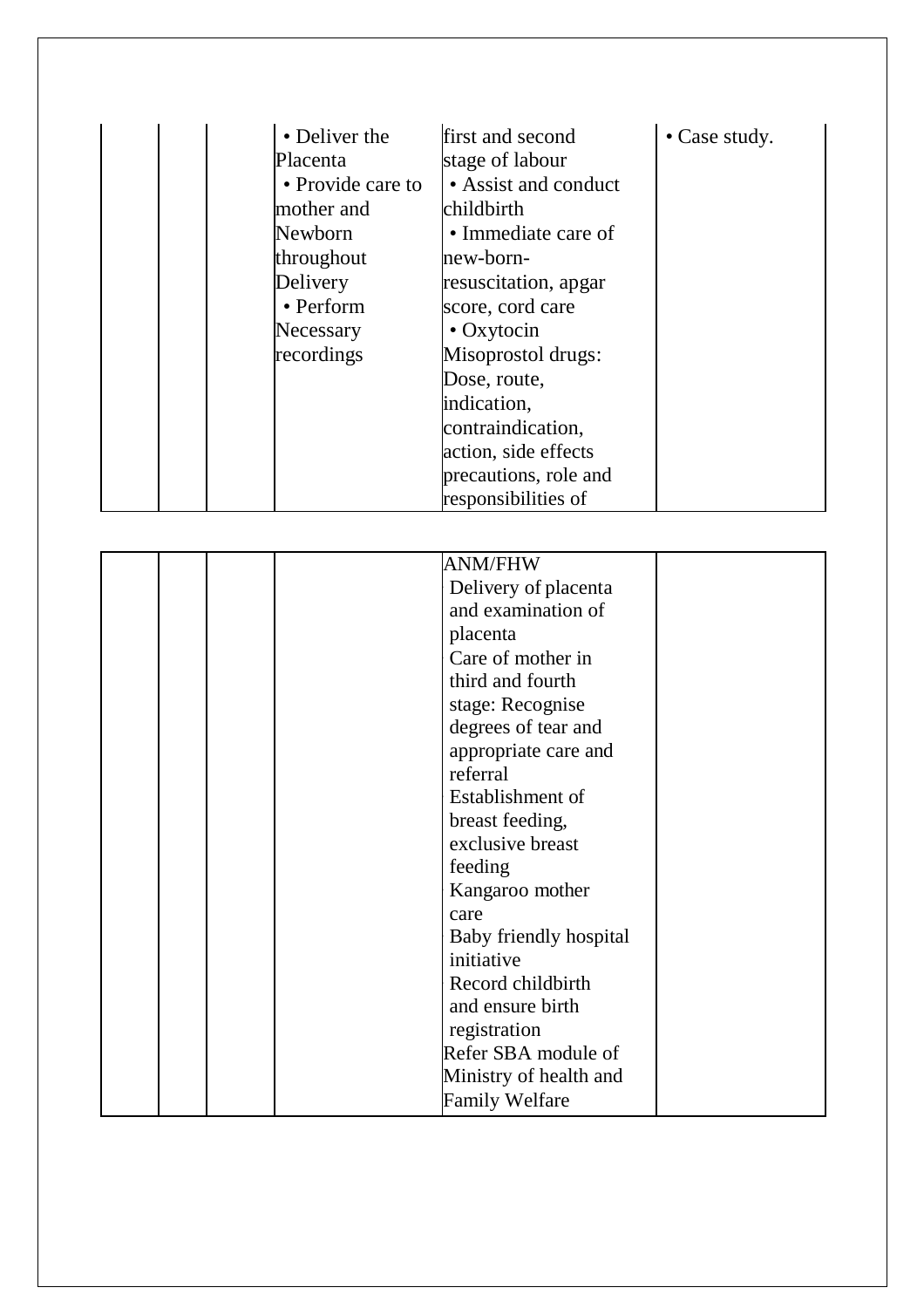| 8. | 10 | 10 | Perform<br>postnatal<br>assessment<br>Identify<br>deviations from<br>normal pure<br>perium and take<br>necessary care.<br>• Establish breast<br>feeding.<br>• Provide need<br>based<br>information and<br>counselling | Normal puerperium<br>Physiological Changes<br>during postnatal period<br>• Postnatal assessment<br>Minor ailments during<br>puerperium and their<br>management<br>Care of mother-diet<br>rest, exercise,<br>hygiene<br>• Management of<br>breast feeding.<br>• Prophylactic<br>medicines<br>• Special needs of<br>postnatal women<br>• Need based health | Lecture<br>discussion.<br>• Demonstration.<br>Supervised<br>clinical practice |
|----|----|----|-----------------------------------------------------------------------------------------------------------------------------------------------------------------------------------------------------------------------|----------------------------------------------------------------------------------------------------------------------------------------------------------------------------------------------------------------------------------------------------------------------------------------------------------------------------------------------------------|-------------------------------------------------------------------------------|
|----|----|----|-----------------------------------------------------------------------------------------------------------------------------------------------------------------------------------------------------------------------|----------------------------------------------------------------------------------------------------------------------------------------------------------------------------------------------------------------------------------------------------------------------------------------------------------------------------------------------------------|-------------------------------------------------------------------------------|

| 9. | 10 | 10 | Provide<br>immediate care<br>to normal new<br>born<br>Resuscitate new<br>born at birth<br>Identify "at risk"<br>neonate and state<br>measures to<br>be taken<br>Give<br>immunization as<br>per routine<br>Care for new -<br>born with<br>common minoi<br>disorders | education.<br>Refer SBA module of<br>Ministry of health and<br><b>Family Welfare</b><br>Care of New-born<br>Assessment of new<br>born for gestation age,<br>risk status and<br>abnormalities<br>• Neonatal resuscitation<br>Monitoring of vital<br>signs and birth weight<br>Management of<br>normal new-born and<br>common minor<br>disorders.<br><b>Exclusive Breast</b><br>feeding and<br>management<br>• Temperature<br>maintenance, kangaroo<br>mother care<br>· Immunization | • Lecture<br>discussion.<br>• Demonstration.<br>Lecture<br>discussion.<br>• Demonstration. |
|----|----|----|--------------------------------------------------------------------------------------------------------------------------------------------------------------------------------------------------------------------------------------------------------------------|------------------------------------------------------------------------------------------------------------------------------------------------------------------------------------------------------------------------------------------------------------------------------------------------------------------------------------------------------------------------------------------------------------------------------------------------------------------------------------|--------------------------------------------------------------------------------------------|
|----|----|----|--------------------------------------------------------------------------------------------------------------------------------------------------------------------------------------------------------------------------------------------------------------------|------------------------------------------------------------------------------------------------------------------------------------------------------------------------------------------------------------------------------------------------------------------------------------------------------------------------------------------------------------------------------------------------------------------------------------------------------------------------------------|--------------------------------------------------------------------------------------------|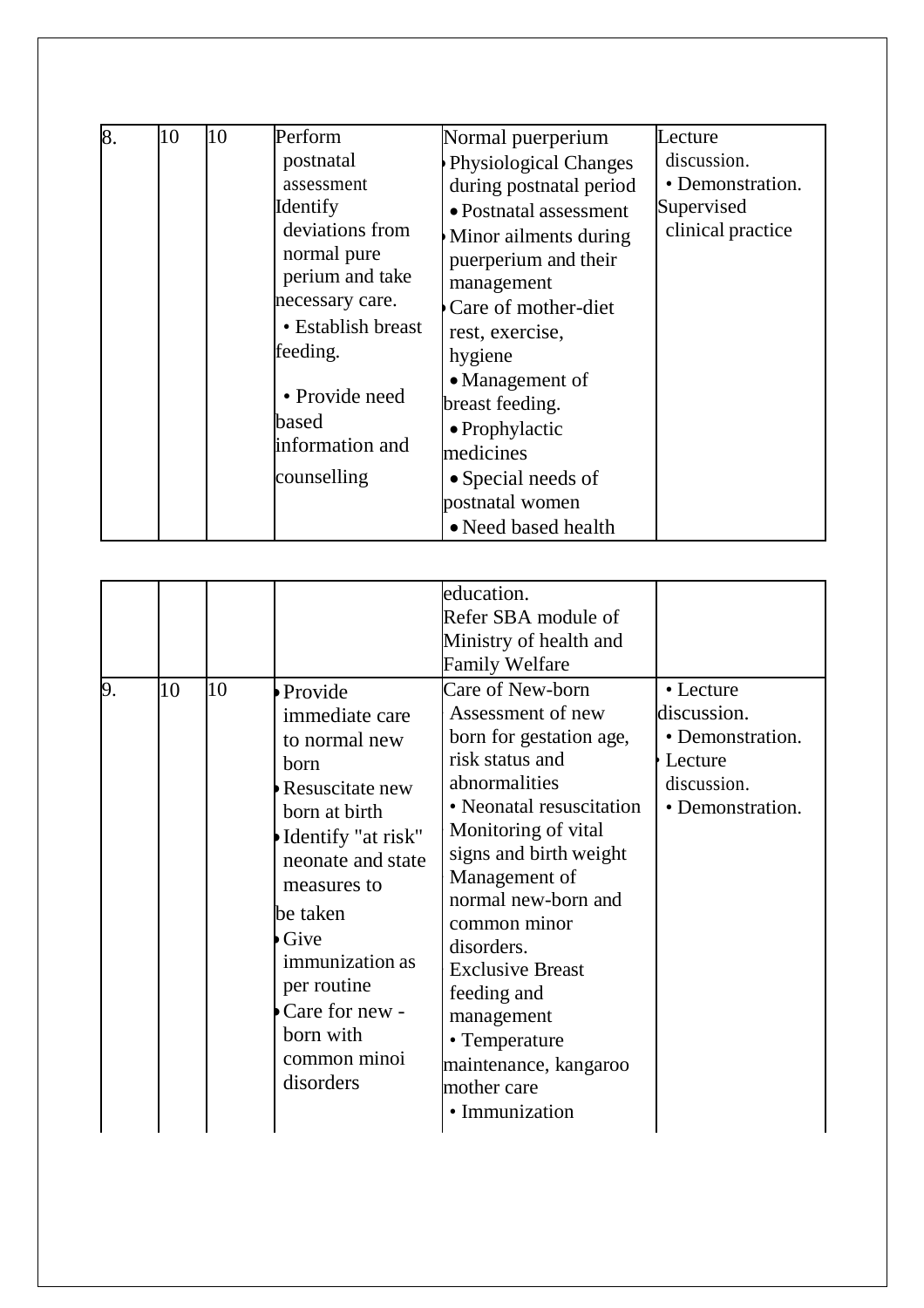|     |   |    |                                                                 | Care of newborn:<br>Jaundice, infection,<br>respiratory problems<br>Principles of<br>prevention of infection<br>• Educating mother to<br>look after babies.<br>Integrate accepted<br>practices of AYUSH<br>Refer SBA module of<br>Ministry of health and<br><b>Family Welfare</b> |                                                               |
|-----|---|----|-----------------------------------------------------------------|-----------------------------------------------------------------------------------------------------------------------------------------------------------------------------------------------------------------------------------------------------------------------------------|---------------------------------------------------------------|
| 10. | 5 | 10 | Identify a pre<br>term<br>/ LEW baby and<br>fulfill the special | High risk New Born<br>$\cdot$ Pre term / Low<br>Birth weight babies.<br>• Special needs of high                                                                                                                                                                                   | Lecture<br>discussion.<br>• Demonstration.<br>• Explain using |

|     |    |   | needs.<br>Provide care<br>required during<br>special conditions<br>in a new-born<br>Guide in home<br>care of a high risk<br>new-                                   | risk babies<br>Care at home -referral<br>and follow<br>up<br>Care during asphyxia,<br>convulsions,<br>vomiting.<br>Care for thrush,<br>cord sepsis,<br>diarrhoea.<br>• Implementation<br><b>IMNCI</b> protocol Refer<br>SBA module of<br>Ministry of health and<br>'amily Welfare | charts.                                                                    |
|-----|----|---|--------------------------------------------------------------------------------------------------------------------------------------------------------------------|-----------------------------------------------------------------------------------------------------------------------------------------------------------------------------------------------------------------------------------------------------------------------------------|----------------------------------------------------------------------------|
| 11. | 10 | B | • Define MMR<br>& IMR<br>• State the<br>components of<br><b>RCH</b><br>programme •<br>Explain<br>preventive<br>measures for safe<br>motherhood Safe<br>mother-hood | Safe mother-hood<br>• Concept and cause<br>of maternal<br>mortality and<br>morbidity<br>Safe motherhood<br>components: RCH<br>and NRHM<br>• Preventive<br>measures<br>Role of ANM/ Female<br><b>Health worker</b><br>Refer SBA module                                             | • Lecture<br>discussion.<br>• Demonstration.<br>• Explain using<br>charts. |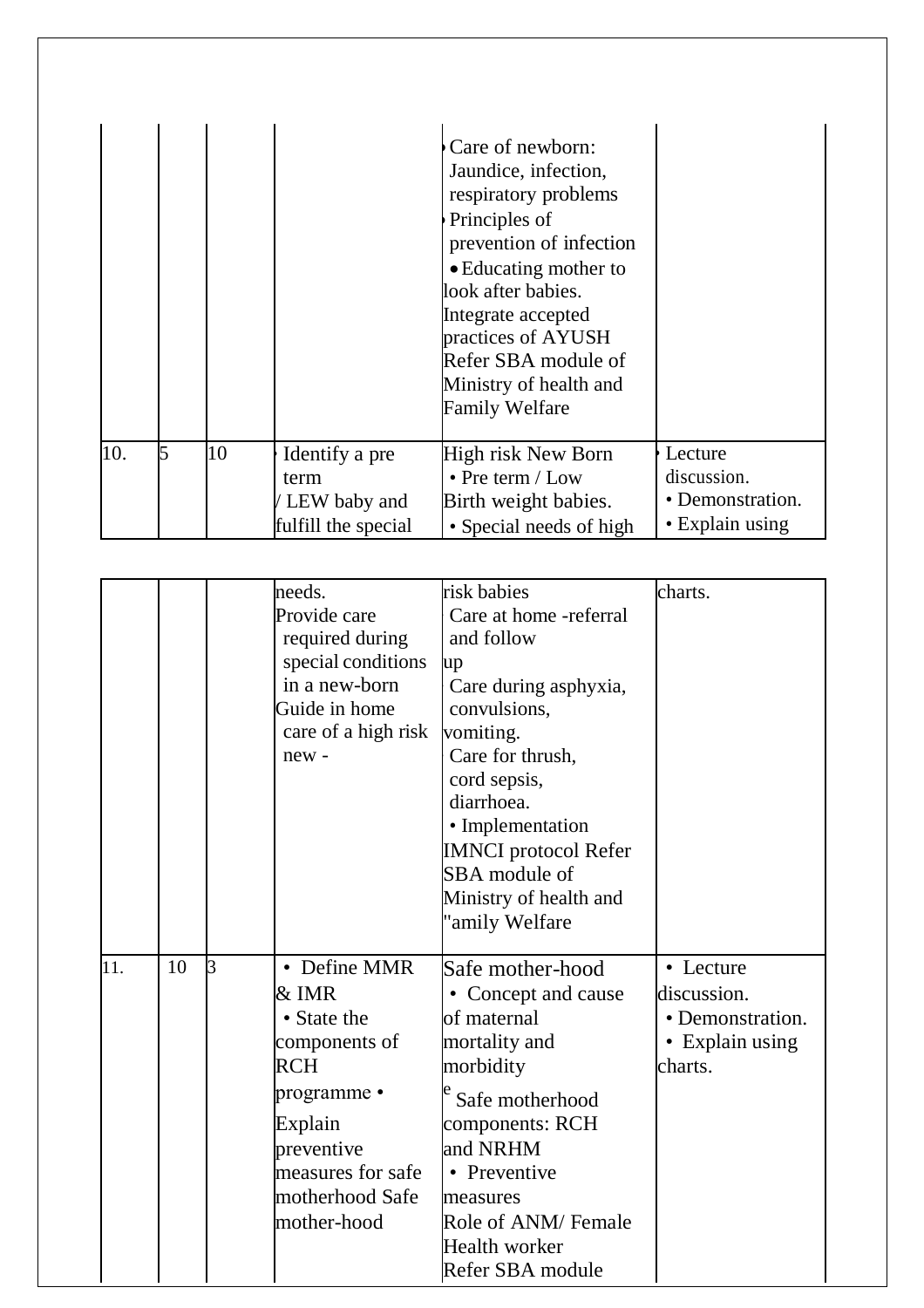|     |    |                                                                          | of Ministry of<br>health and Family<br>Welfare                                          |                                                                                      |
|-----|----|--------------------------------------------------------------------------|-----------------------------------------------------------------------------------------|--------------------------------------------------------------------------------------|
| 12. | 10 | • Identify high<br><b>Risk</b><br>pregnancies<br>• Refer them in<br>Time | High risk<br>pregnancies<br>• High risk<br>pregnancies:<br><b>Identification</b> . Risk | • Lecture<br>discussion.<br>• Case study - $2$<br>• Supervised<br>clinical practice. |
|     |    | Counsel and<br>Involve                                                   | factors, decision<br>making, and                                                        | Demonstration                                                                        |

|    |    |    | husband and<br>family<br>members in high<br>risk pregnancies | management.<br>Protocols and<br>standing orders:<br>Referral and follow<br>Up<br>Counselling and<br>guidance about<br>high risk<br>conditions<br>Involvement of<br>husband and<br>family<br>Role of ANM/Female<br>Health worker<br>Refer SBA module of<br>Ministry of health and<br><b>Family Welfare</b> |                                                      |
|----|----|----|--------------------------------------------------------------|-----------------------------------------------------------------------------------------------------------------------------------------------------------------------------------------------------------------------------------------------------------------------------------------------------------|------------------------------------------------------|
| 13 | 15 | 10 | • Identify<br>abnormalities of<br>pregnancy in               | Abnormalities of<br>pregnancy<br>$\cdot$ Common                                                                                                                                                                                                                                                           | $\bullet$ Lecture<br>discussion.<br>• Demonstration. |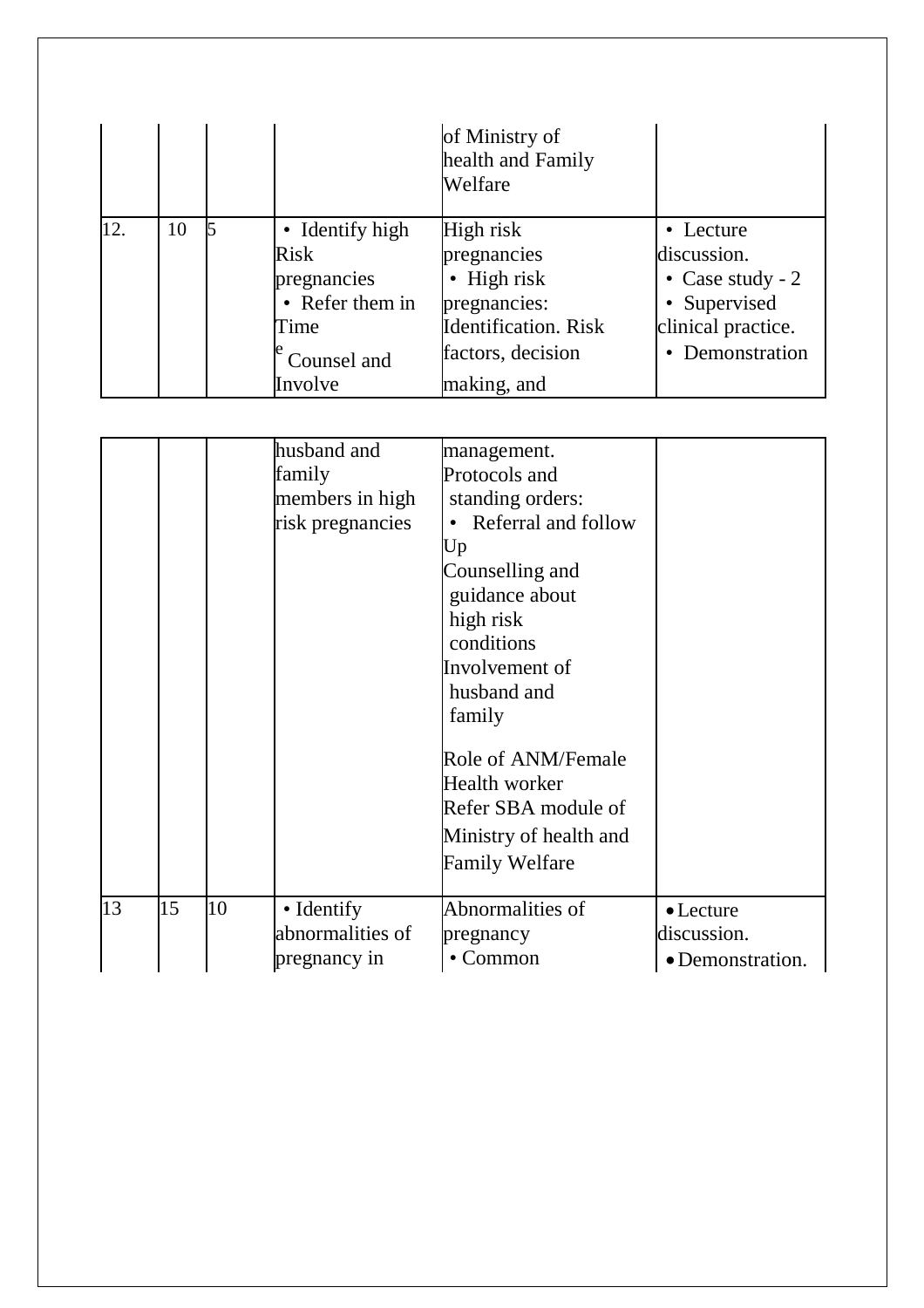| Time             | abnormalities of           |  |
|------------------|----------------------------|--|
| Refer to correct | pregnancy: hyperemesis     |  |
| place in time    | gravidarum, leaking        |  |
| State the        | and bleeding per vagina    |  |
| diseases         | • Anaemia of               |  |
| that can affect  | pregnant woman             |  |
| during pregnancy | Eclampsia and pre          |  |
|                  | eclampsia and toxaemia     |  |
|                  | of pregnancy               |  |
|                  | Indication of              |  |
|                  | premature rupture of       |  |
|                  | membranes, prolonged       |  |
|                  | labour, anything           |  |
|                  | requiring manual           |  |
|                  | intervention, UTI,         |  |
|                  | puerperal sepsis.          |  |
|                  | <b>Obstetrical shocks:</b> |  |
|                  | • Uterine abnormalities,   |  |

|  | ectopic pregnancy      |
|--|------------------------|
|  | <b>Diseases</b>        |
|  | complication           |
|  | pregnancy - TB,        |
|  | diabetes.              |
|  | • Hypertension         |
|  | Infections during      |
|  | pregnancy - RTI/ STIs  |
|  | malaria, HIV, AIDS     |
|  | • Rh factor            |
|  | Standing orders and    |
|  | protocols              |
|  | Role of ANM/Female     |
|  | Health worker          |
|  | Refer SBA module of    |
|  | Ministry of health and |
|  | <b>Family Welfare</b>  |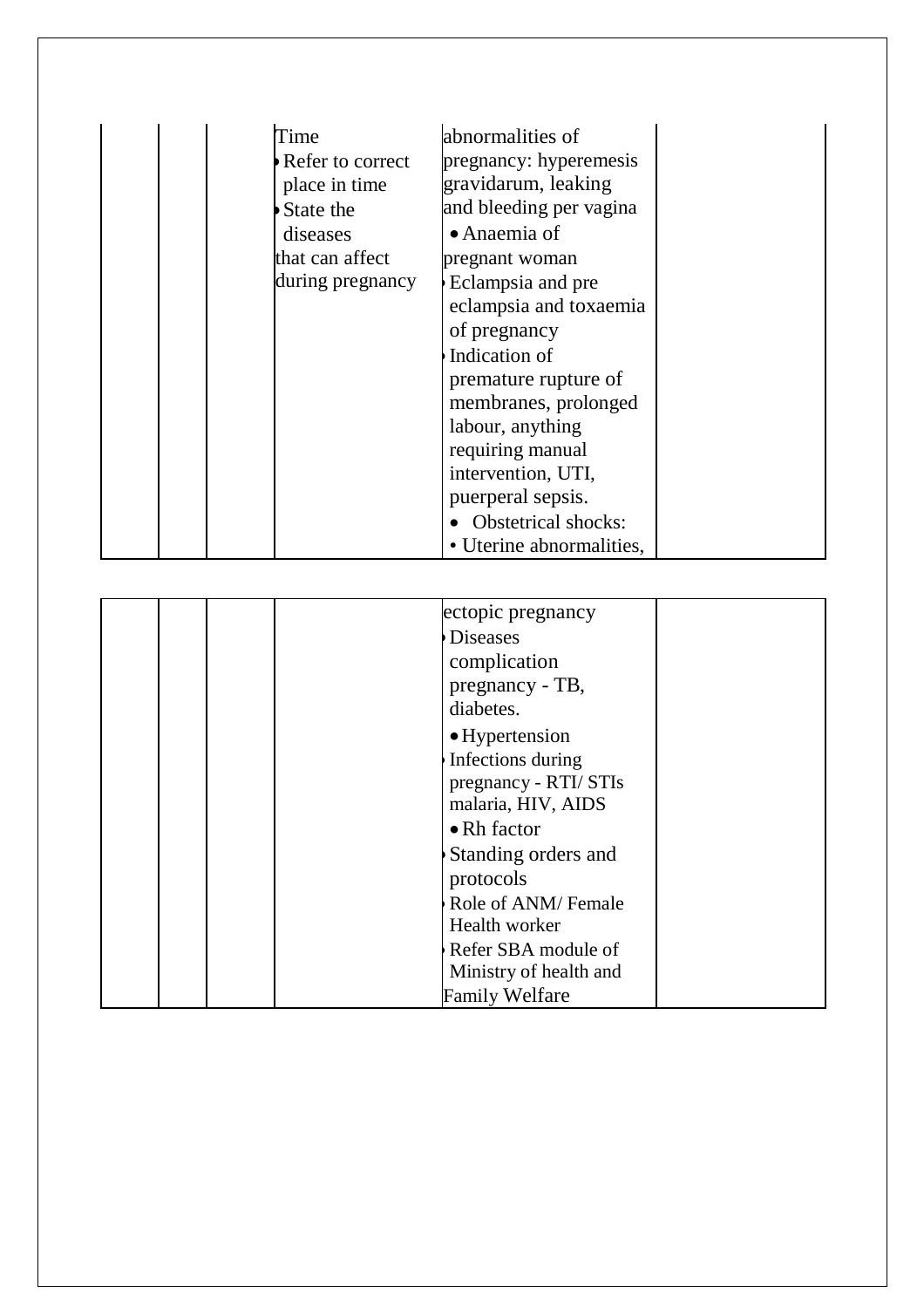| 14. | 5. | 5  | Identify types of<br>abortion<br>Prepare mother<br>for termination of<br>pregnancy<br>Counsel for safe<br>abortion. | <b>Abortion</b><br>Types of abortion,<br>causes of abortion<br>• Need for safe abortion<br>referral<br>Complications of<br>abortions<br>Medical termination of<br>pregnancy<br>• Care of woman who<br>had abortion<br>Role of ANM/Health<br>worker Refer SBA<br>module of Ministry of<br>health and Family<br>Welfare | Lecture<br>discussion.<br>• Suprarenal<br>• Clinical practice<br>• Observation.<br>• Demonstration.                     |
|-----|----|----|---------------------------------------------------------------------------------------------------------------------|-----------------------------------------------------------------------------------------------------------------------------------------------------------------------------------------------------------------------------------------------------------------------------------------------------------------------|-------------------------------------------------------------------------------------------------------------------------|
| 15. | 10 | 10 | Identify<br>deviations from<br>normal child<br>birth and refer in<br>time<br>Provide Care to<br>the<br>mother in    | Abnormal childbirth<br>Common<br>abnormalities of<br>childbirth<br>Abnormal<br>presentations<br>Abnormal uterine<br>actions                                                                                                                                                                                           | Lecture<br>discussion.<br>• Demonstration.<br>Explain using<br>through birth<br>Atlas and<br>charts.<br>• Explain using |

|  | emergency and    | Cephalo pelvic         | partograph. |
|--|------------------|------------------------|-------------|
|  | while            | disproportion          |             |
|  | transferring to  | • Prolonged labour     |             |
|  | hospital.        | Identification,        |             |
|  | Mobilise         | immediate              |             |
|  | support from the | management and         |             |
|  | family and       | referral               |             |
|  | community.       | . Emergency care of    |             |
|  |                  | mother during transfer |             |
|  |                  | to hospital.           |             |
|  |                  | Role of ANM/           |             |
|  |                  | Female health worker   |             |
|  |                  | Refer SBA module of    |             |
|  |                  | Ministry of health and |             |
|  |                  | <b>Family Welfare</b>  |             |
|  |                  |                        |             |
|  |                  |                        |             |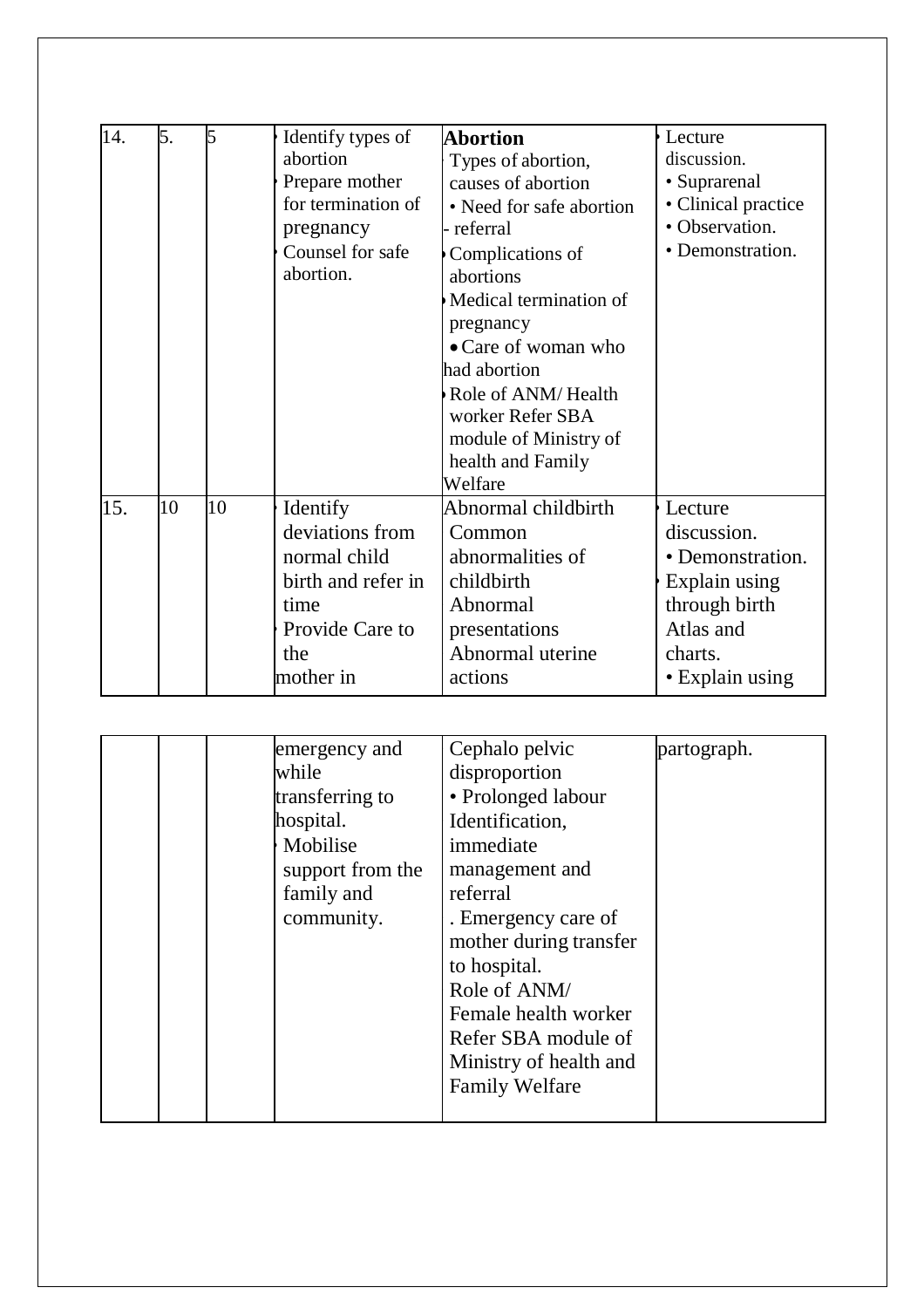| 16. | 10 | 10 | • Provide<br>emergency care<br>at the time of<br>haemorrhage<br>Identify the<br>cause<br>of different PPH.<br><b>Identify causes</b><br>of<br>complications<br>during<br>puerperium<br>and render<br>adequate care. | Abnormal<br>Puerperium<br>Postpartum<br>haemorrhage and<br>its management.<br>Puerperal sepsis<br>and its<br>management<br>• Retention of urine<br><b>Breast</b><br>complications<br>during lactation and<br>Psychiatric<br>complications<br>Role of ANM/Female<br>health worker<br>Refer SBA module of<br>Ministry of health and<br><b>Family Welfare</b> | • Lecture<br>discussion.<br>Explain using<br>charts<br>through<br>charts<br>different types<br>of PPH. |
|-----|----|----|---------------------------------------------------------------------------------------------------------------------------------------------------------------------------------------------------------------------|------------------------------------------------------------------------------------------------------------------------------------------------------------------------------------------------------------------------------------------------------------------------------------------------------------------------------------------------------------|--------------------------------------------------------------------------------------------------------|
| 17  | 5  |    | Assist in various<br>surgical<br>intervention in the<br>mother during<br>labour                                                                                                                                     | <b>Surgical Intervention</b><br>Assisting in the<br>fallowings:<br>Induction of labour<br>and its management                                                                                                                                                                                                                                               | Lecture<br>discussion.<br>• Demonstration                                                              |

|  | Render care to   | Forceps and Vacuum     |  |
|--|------------------|------------------------|--|
|  | mothers pre $\&$ | extraction             |  |
|  | post operatively | Episiotomy and         |  |
|  | in surgical      | suturing               |  |
|  | intervention.    | Craniotomy             |  |
|  |                  | Caesarean section      |  |
|  |                  | Pre and post           |  |
|  |                  | operative care.        |  |
|  |                  | Role of ANM/Female     |  |
|  |                  | health worker Refer    |  |
|  |                  | SBA module of          |  |
|  |                  | Ministry of health and |  |
|  |                  | <b>Family Welfare</b>  |  |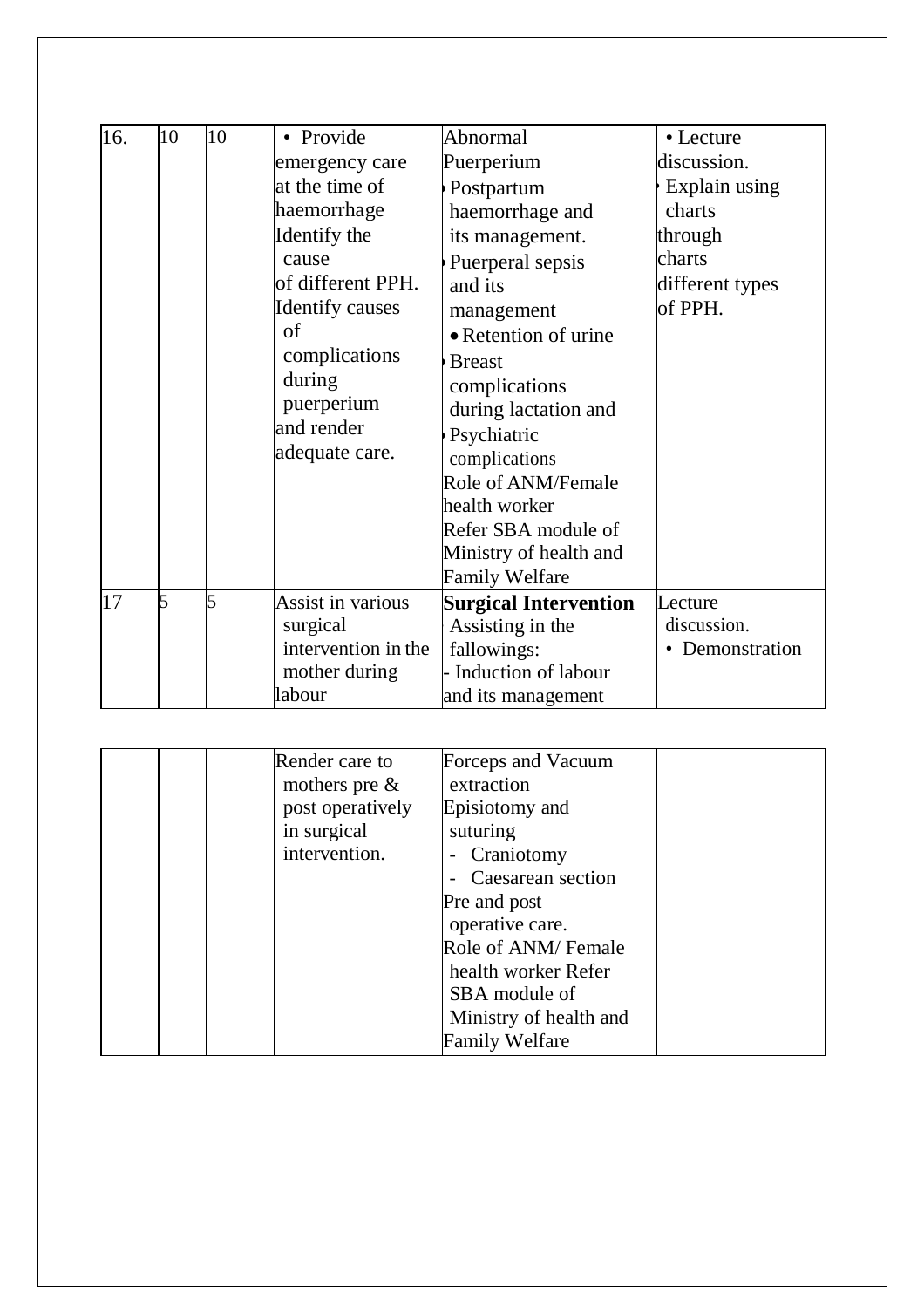| 18  | 5 | 5 | Able to identify<br>various medicines<br>during child birth<br>for mother and<br>child.<br>Understand<br>their action and<br>care needed for<br>the mother.<br>State the dosage<br>of these<br>medicines for<br>mother and child. | <b>Medications used in</b><br>midwifery<br>Pain relieving drugs<br>$\bullet$<br>Anaesthetic drugs<br>For uterine<br>contractions<br>For controlling<br>bleeding<br>For preventing<br>postnatal infection.<br>For preventing<br>eclampsia<br>• Antibiotics<br>• IV fluids<br><b>Role of ANM/ Female</b><br>health worker<br>Refer SDA module of<br>Ministry of health and<br><b>Family Welfare</b> | Lecture<br>discussion.<br>Visit labour<br>room.<br>Demonstration.<br>Any study any<br>book. |
|-----|---|---|-----------------------------------------------------------------------------------------------------------------------------------------------------------------------------------------------------------------------------------|---------------------------------------------------------------------------------------------------------------------------------------------------------------------------------------------------------------------------------------------------------------------------------------------------------------------------------------------------------------------------------------------------|---------------------------------------------------------------------------------------------|
| 19. | 3 |   | Describe the<br>concept of quality<br>of life<br>Explain how<br>quality of life<br>affects life<br>expectancy and<br>peoples health<br>• Describe role of                                                                         | Life cycle approach<br>Quality of life and life<br>expectancy<br>People's health<br>throughout the life<br>cycle<br>Role of education<br>economic status,<br>social status on                                                                                                                                                                                                                     | Lecture<br>discussion.                                                                      |

|  | education on<br>quality of life | quality of life<br>Holistic approach to<br>life.<br>Refer SBA module of<br>Ministry of health and<br><b>Family Welfare</b> |  |
|--|---------------------------------|----------------------------------------------------------------------------------------------------------------------------|--|
|  |                                 |                                                                                                                            |  |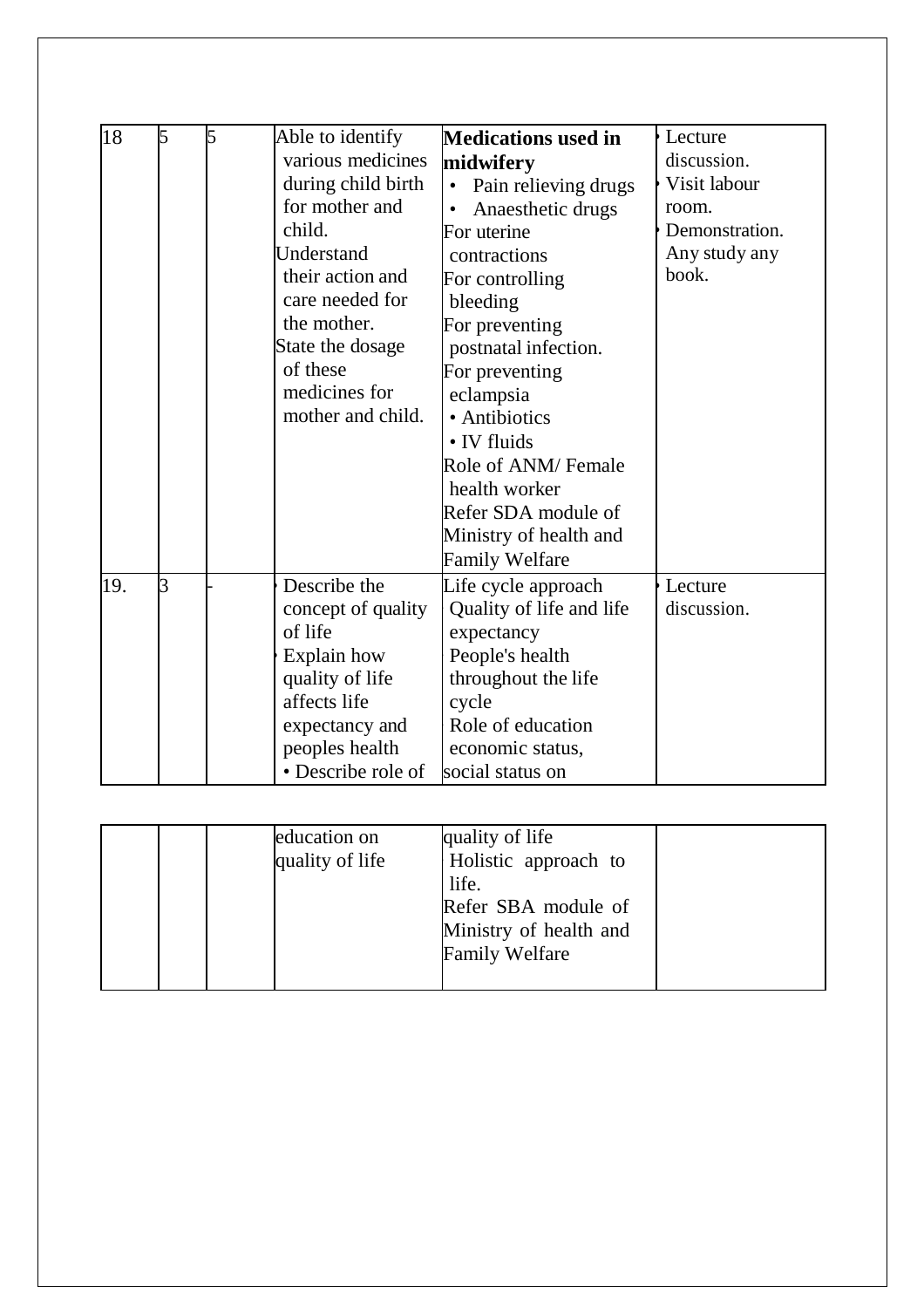| 20.<br>21. | 5<br>10 | 10 | Explain status of<br>women in Indian<br>society<br>Enumerate<br>factors<br>affecting women<br>status<br>Describe the<br>importance of<br>women's health<br>Explain the<br>programmes for<br>empowering<br>women<br>in the society. | Status of women and<br>empowerment<br>Status of women in<br>society<br>• Factors affecting<br>status - gender bias,<br>sex selection tests,<br>female foeticide and<br>infanticide sex ratio<br>discrimination and<br>exploitation<br>Effect of tradition,<br>culture and literacy<br>Relationship<br>between status of<br>women and<br>women's health.<br>Effects of women's<br>health in<br>community : single,<br>divorced deserted<br>woman, widows<br>special needs<br>Laws related to<br>women.<br>Programmes for<br>women's<br>empowerment.<br>Refer SBA module<br>of Ministry of<br>health and Family<br>Welfare<br>Women's health | Lecture<br>discussion.<br>• Demonstration.<br>Visit family of<br>an under<br>privileged<br>group.<br>Group<br>discussion.<br>• Lecture |
|------------|---------|----|------------------------------------------------------------------------------------------------------------------------------------------------------------------------------------------------------------------------------------|--------------------------------------------------------------------------------------------------------------------------------------------------------------------------------------------------------------------------------------------------------------------------------------------------------------------------------------------------------------------------------------------------------------------------------------------------------------------------------------------------------------------------------------------------------------------------------------------------------------------------------------------|----------------------------------------------------------------------------------------------------------------------------------------|
|            |         |    | • Explain the                                                                                                                                                                                                                      |                                                                                                                                                                                                                                                                                                                                                                                                                                                                                                                                                                                                                                            |                                                                                                                                        |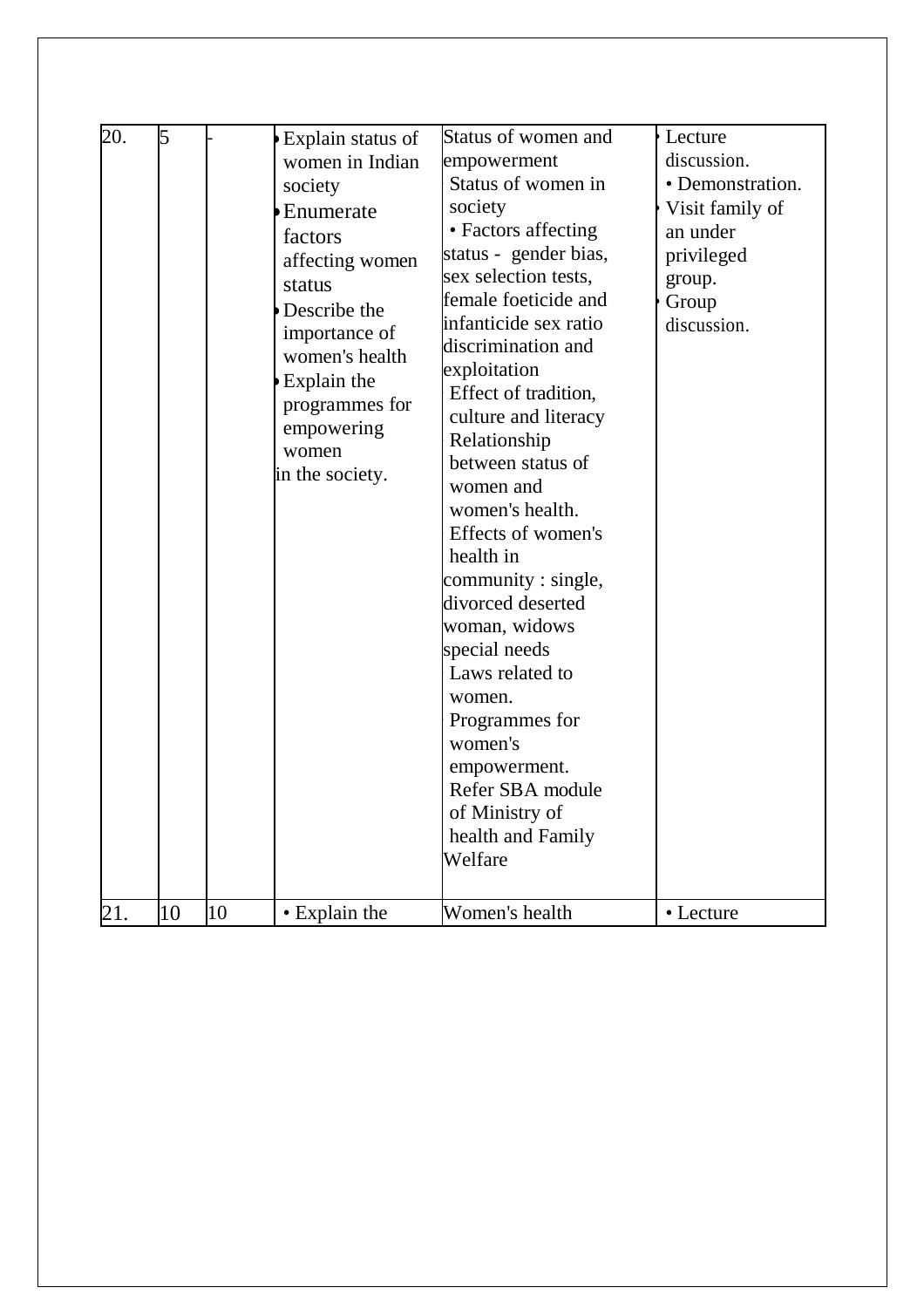|     |   |    | complications            | problems                                        | discussion.      |
|-----|---|----|--------------------------|-------------------------------------------------|------------------|
|     |   |    | related to child         | Complications                                   | • Demonstration. |
|     |   |    | birth.                   | related to childbirth                           | Case study of a  |
|     |   |    | Identify                 | WF, RVF,                                        | women at         |
|     |   |    | common                   | prolapse and                                    | menopause        |
|     |   |    | and emergency            | incontinence.                                   |                  |
|     |   |    | complications and        |                                                 |                  |
|     |   |    | provide care             | Cervical erosion and                            |                  |
|     |   |    |                          | leucorrhoea                                     |                  |
|     |   |    | $\bullet$ Take pap smear | pruritus                                        |                  |
|     |   |    |                          | • Cancers - cervical                            |                  |
|     |   |    |                          | and breast:                                     |                  |
|     |   |    |                          | Pap smear for                                   |                  |
|     |   |    |                          | detection of cancer                             |                  |
|     |   |    |                          | cervix                                          |                  |
|     |   |    |                          | · Tumours - fibroids                            |                  |
|     |   |    |                          | • Menstrual disorders                           |                  |
|     |   |    |                          | Menopause and its                               |                  |
|     |   |    |                          | implications.                                   |                  |
|     |   |    |                          | Refer SBA module of                             |                  |
|     |   |    |                          | Ministry of health and                          |                  |
|     |   |    |                          | <b>Family Welfare</b>                           |                  |
| 22. | 6 | 4  | Describe causes          | <b>RTIs and STIs</b>                            | Lecture          |
|     |   |    | signs and                | Causes and signs and                            | discussion.      |
|     |   |    | symptoms of STI          | symptoms of STIs and                            | • Demonstration. |
|     |   |    | and RTI                  | <b>RTIs</b>                                     | $\bullet$ Health |
|     |   |    | Describe the             | Syndromic approach                              | education.       |
|     |   |    | treatment for the        | for treatment                                   |                  |
|     |   |    | <b>STFs and RTI</b>      | Referral treatment and                          | • Case study.    |
|     |   |    | <b>Education</b> on      |                                                 |                  |
|     |   |    | prevention and           | follow up care.                                 |                  |
|     |   |    | treatment of RTI's       | Information, education<br>and communication for |                  |
|     |   |    | and STIs                 |                                                 |                  |
|     |   |    |                          | prevention and<br>treatment.                    |                  |
| 23. | 6 | 10 | Explain the              | <b>HIV/AIDS</b>                                 | Lecture          |
|     |   |    | cause, effect and        | Epidemiological facts                           | discussion.      |
|     |   |    | prognosis of             | related to spread of                            | • Demonstration  |
|     |   |    | <b>HIV/AIDS</b>          | infection                                       | Explain HIV/     |
|     |   |    | Counsel the              |                                                 | AIDS through     |
|     |   |    | HIV positive             | Methods of                                      | charts and       |
|     |   |    |                          | transmission                                    |                  |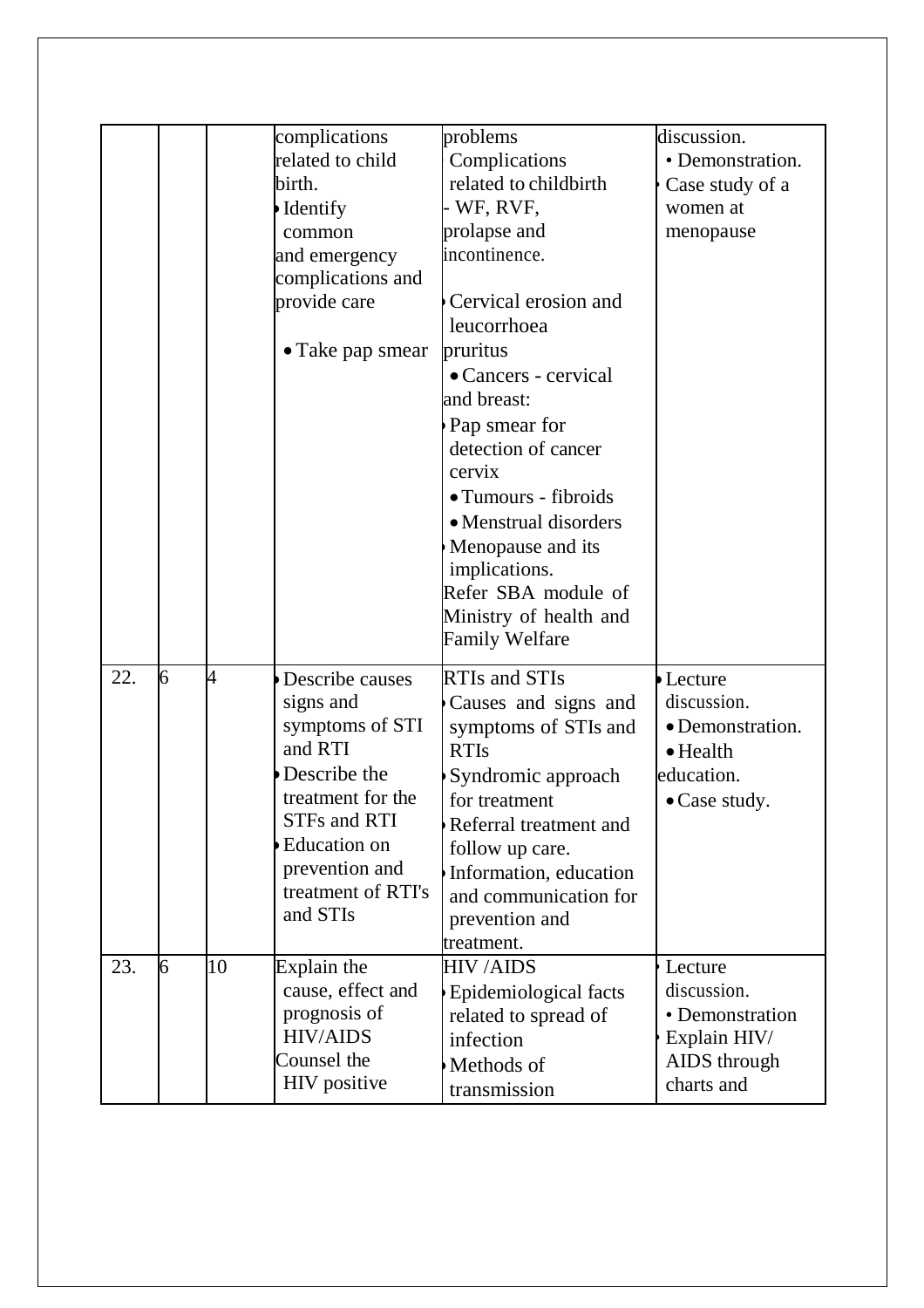|     |                          |         | Persons<br>Explain home<br>care for<br><b>HIV/AIDS</b><br>patients                                                                                                 | Effect on immunity<br>and signs and<br>symptoms<br>The AIDS patient<br>community support and<br>home care<br>Counselling: process<br>and techniques<br>Counselling of HIV /<br>positive patients and<br>pregnant women.<br>Standard safety'<br>measures<br>Voluntary counseling<br>and testing center<br>(VCTC) / Integrated<br>counseling and testing<br>center (ICTC) activities<br>Care continuum and<br>Anti Retro viral<br>Therapy(ART)<br>Prevention of parent to<br>child transmission | models.<br>· Role/play.                                                                                                |
|-----|--------------------------|---------|--------------------------------------------------------------------------------------------------------------------------------------------------------------------|-----------------------------------------------------------------------------------------------------------------------------------------------------------------------------------------------------------------------------------------------------------------------------------------------------------------------------------------------------------------------------------------------------------------------------------------------------------------------------------------------|------------------------------------------------------------------------------------------------------------------------|
|     |                          |         |                                                                                                                                                                    | (PPTCT): prophylaxis<br>and breast feeding<br>guidelines                                                                                                                                                                                                                                                                                                                                                                                                                                      |                                                                                                                        |
| 24. | $\overline{2}$           | 2       | <b>Identify cases</b><br>of<br>infertility<br>Provide<br>counselling<br>to infertile<br>couples<br>Refer and<br>provide<br>follow up care to<br>infertility cases. | Infertility<br>Classification<br>and<br>Causes of infertility<br>in male and female.<br>• Investigation and<br>treatment<br>Identification of<br>couples,<br>counselling, referral<br>and follow up.<br>Role of ANM/<br>Female Health<br>worker                                                                                                                                                                                                                                               | $\bullet$ Lecture<br>discussion.<br>· Demonstration<br><b>Explain using</b><br>charts and<br>posters.<br>• Case study. |
| 25. | $\overline{\mathcal{A}}$ | $\beta$ | • Explain the                                                                                                                                                      | Population                                                                                                                                                                                                                                                                                                                                                                                                                                                                                    | • Lecture                                                                                                              |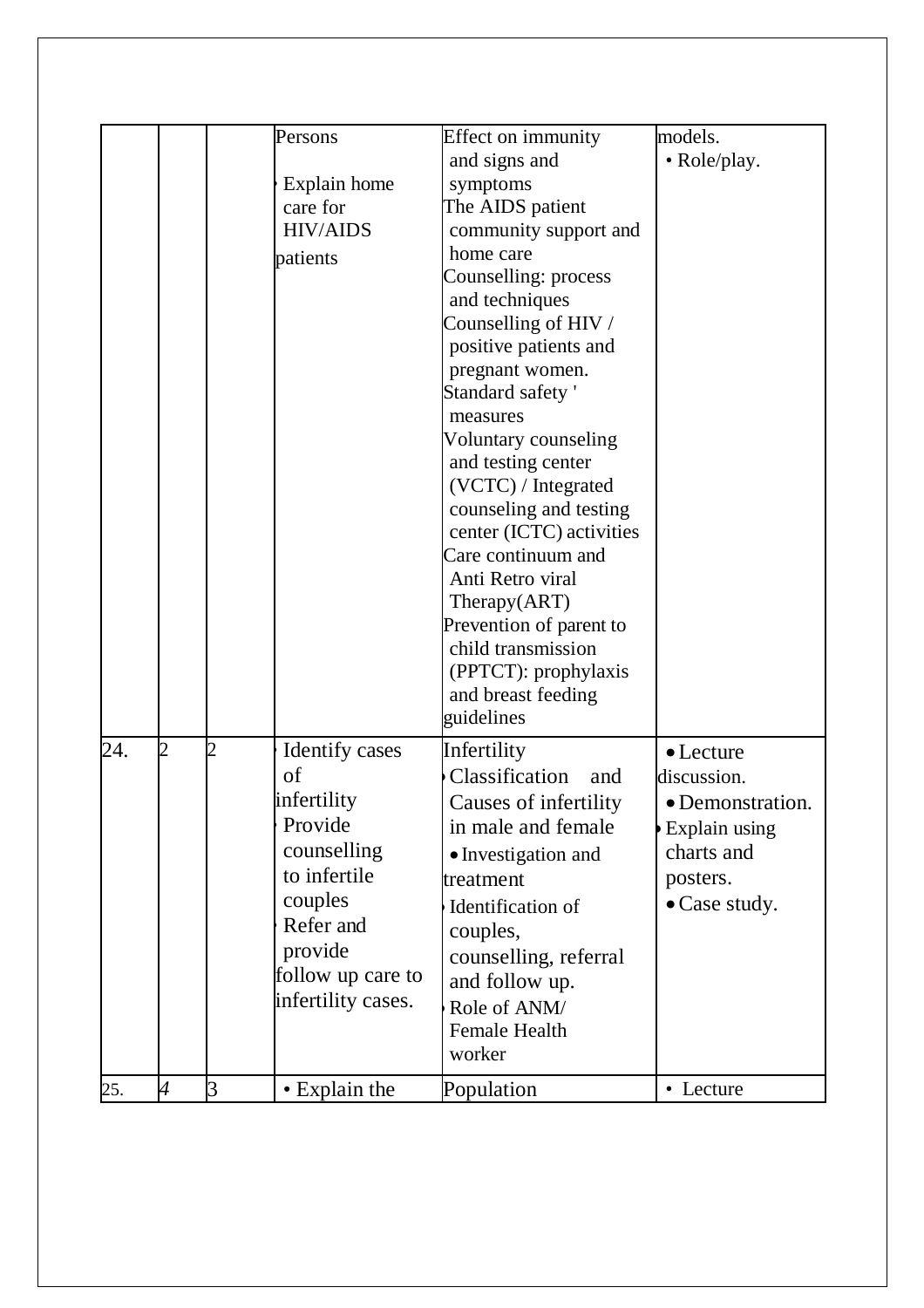|     |   |   | Impact<br>of population<br>explosion<br>specially<br>on health<br><b>Birth</b><br>Enumerate<br>Rate, Death Rate,<br>Net Reproductive<br>Rate etc.<br>Describe the<br>scope<br>of Family Welfare<br>programme.<br>Discuss trends<br>in health and<br>family<br>welfare<br>programmes | Education<br>Population trends in<br>India<br>Vital statistics birth<br>and death rates,<br>growth rate, NRR,<br>fertility rate, couple<br>protection rate,<br>family size.<br>National family<br>Programme trends and<br>changes RCH-I,<br>RCH-II programme<br>and NRHM<br>Target free approach<br>forTW<br>• Role of mass media<br>andlEC<br>• Role of ANM/ health<br>worker                                    | discussion.<br>Visit office of<br><b>DFWO</b><br>• Explain using<br>vital statistics.                     |
|-----|---|---|-------------------------------------------------------------------------------------------------------------------------------------------------------------------------------------------------------------------------------------------------------------------------------------|-------------------------------------------------------------------------------------------------------------------------------------------------------------------------------------------------------------------------------------------------------------------------------------------------------------------------------------------------------------------------------------------------------------------|-----------------------------------------------------------------------------------------------------------|
| 26. | 8 | 5 | • Prepare<br>eligible couple<br>register<br>Describe the<br>different methods<br>of contraception<br>and their effects.<br>Provide<br>guidance to the<br>adopters<br>Provide need<br>based<br>counselling<br>related to<br>contraception.                                           | <b>Family welfare</b><br>Identification of<br>eligible couples and<br>those need<br>contraceptive methods.<br>Information related to<br>contraception and<br>importance of choice.<br>Natural and temporary<br>methods of<br>contraception<br>Permanent methods<br>$\bullet$<br>New methods nor-<br>plant and injectables.<br>Emergency<br>contraception<br>Follow up of<br>contraceptive users.<br>• Counselling | Lecture<br>$\bullet$<br>discussion.<br>• Demonstration<br>Case study.<br>$\bullet$<br>Health<br>education |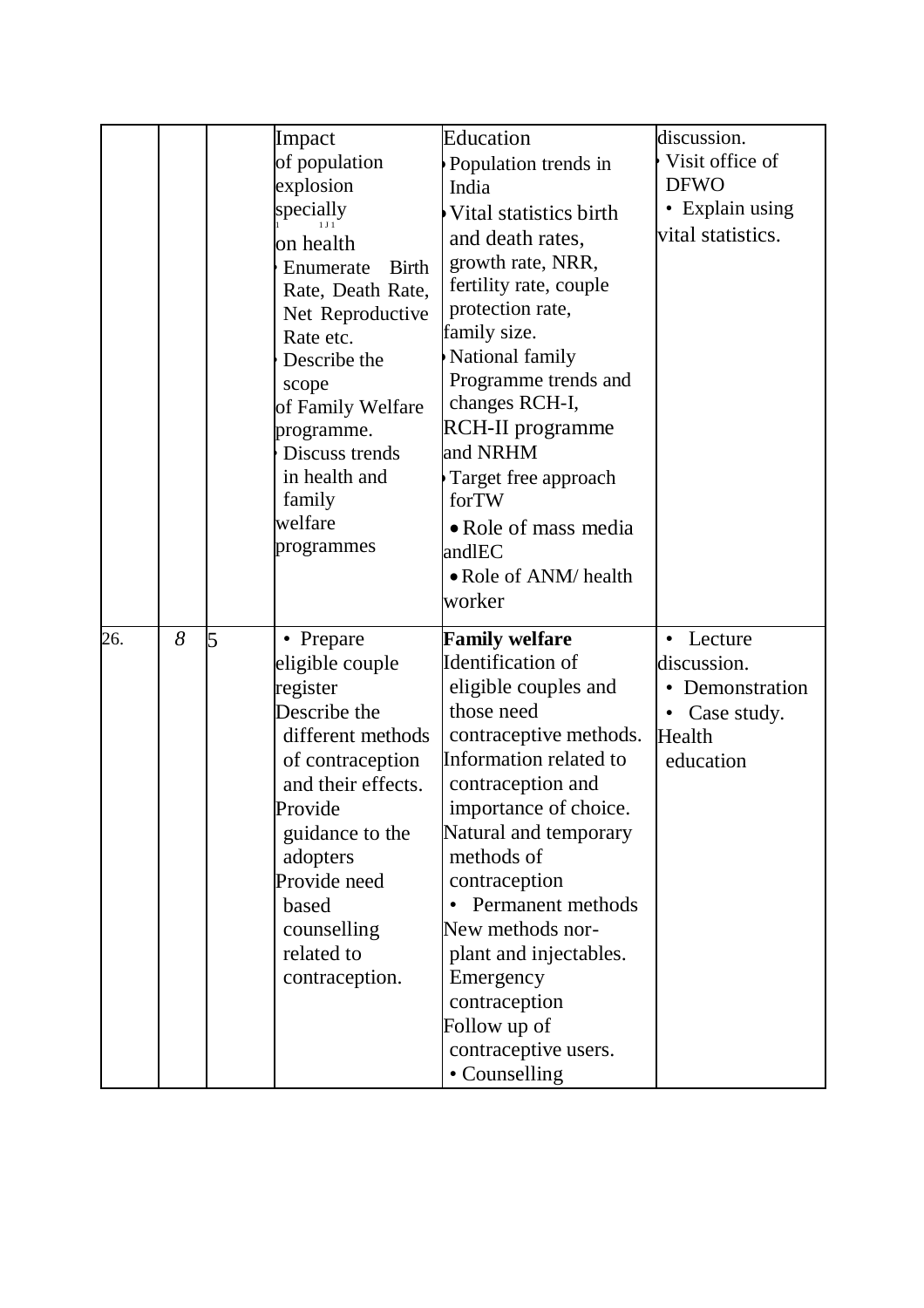# **GLOCAL COLLEGE OF NURSING &RESEARCH CENTRE ANM 2nd YEAR HEALTH CENTER MANAGEMENT COURSE PLANNING**

#### **PLACEMENT: ANM 2ND YEAR Theory - 40 hours Demonstration - 40 hours Total - 80 hours**

On completion of the course the student will be able to :

- 1. Organize sub center and clinics to carry out scheduled activities.
- 2. Indent and maintain necessary stock
- 3. Participate in the implementation of National health programs
- 4. Update knowledge and skills
- 5. Provide guidance to TEA, AWW, ASHA and other voluntary health workers.
- 6. Collaborate and coordinate with other health team members and agencies
- 7. Maintain records and reports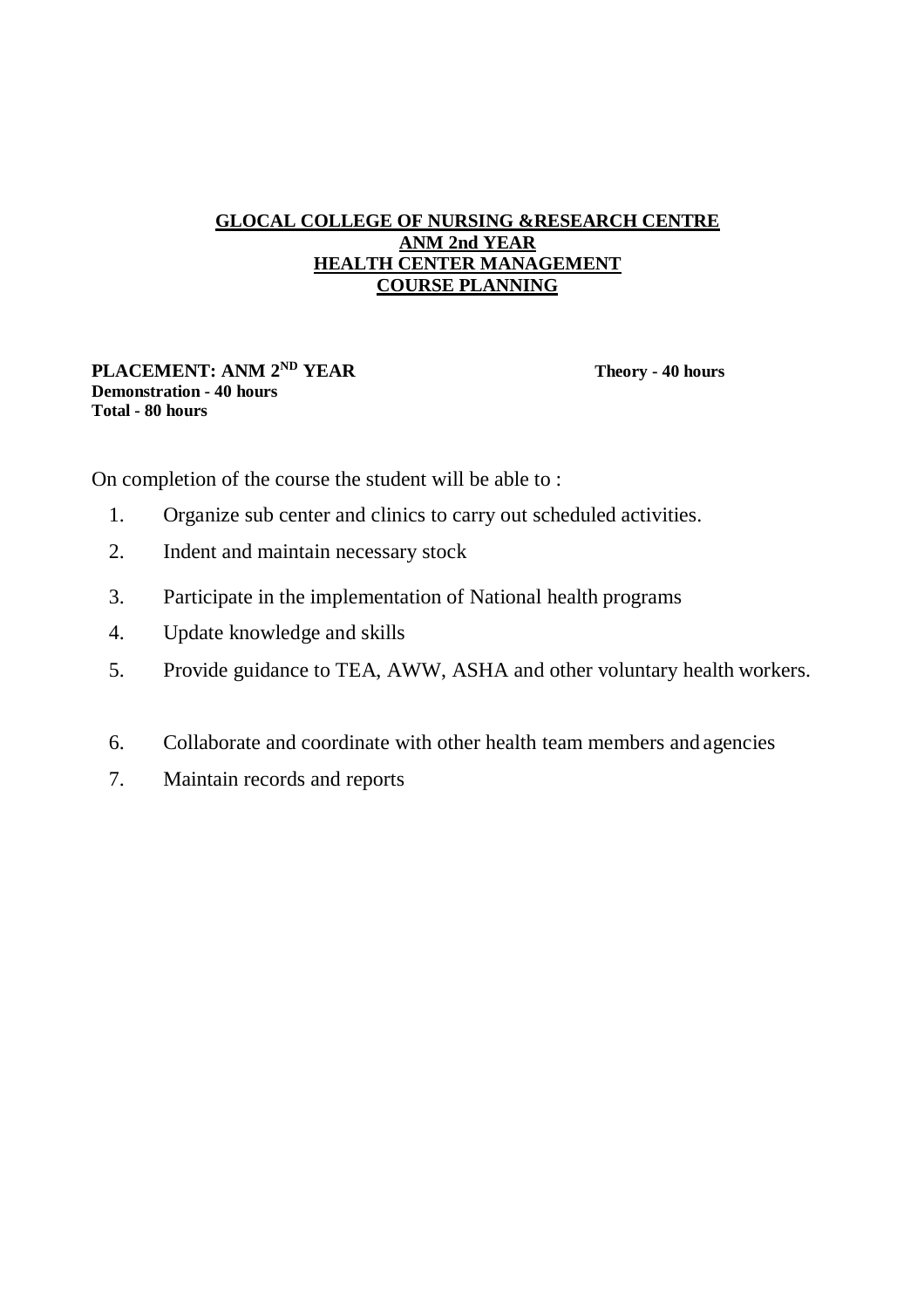|                | <b>Time</b> |             | <b>Expected</b>                                                                                                                                                            | <b>Contents</b>                                                                                                                                                                                                                                                                                                                                             | <b>Teaching learning</b>                                                                                  |
|----------------|-------------|-------------|----------------------------------------------------------------------------------------------------------------------------------------------------------------------------|-------------------------------------------------------------------------------------------------------------------------------------------------------------------------------------------------------------------------------------------------------------------------------------------------------------------------------------------------------------|-----------------------------------------------------------------------------------------------------------|
|                | (Hrs.)      |             | <b>Outcomes</b>                                                                                                                                                            |                                                                                                                                                                                                                                                                                                                                                             | <b>Activities</b>                                                                                         |
|                | Th.         | <b>Demo</b> |                                                                                                                                                                            |                                                                                                                                                                                                                                                                                                                                                             |                                                                                                           |
| $\overline{1}$ | 10          | 5           | Organize and set<br>up a sub centre<br>Prepare a sub<br>centre activity<br>plan<br>Conduct<br>meetings<br>Conduct clinics at<br>sub centre.<br>Display health<br>messages. | The sub center<br>Organization of<br>functions and<br>facilities of sub<br>centre<br>Sub centre<br>activity plans<br>Conduct a clinic and<br>special programs<br>and follow up<br>Conducting<br>meetings and<br>counselling<br>sessions.<br>Sub centre action<br>plan<br>Information,<br>education and<br>communication<br>$\bullet$ Display of<br>messages | Lecture<br>discussion.<br>• Demonstration.<br>• Visit sub centre<br>Attend a clinic at<br>the sub centre. |
| 2.             | 4.          | 10          | • Write indents                                                                                                                                                            | Maintenance of                                                                                                                                                                                                                                                                                                                                              | • Lecture                                                                                                 |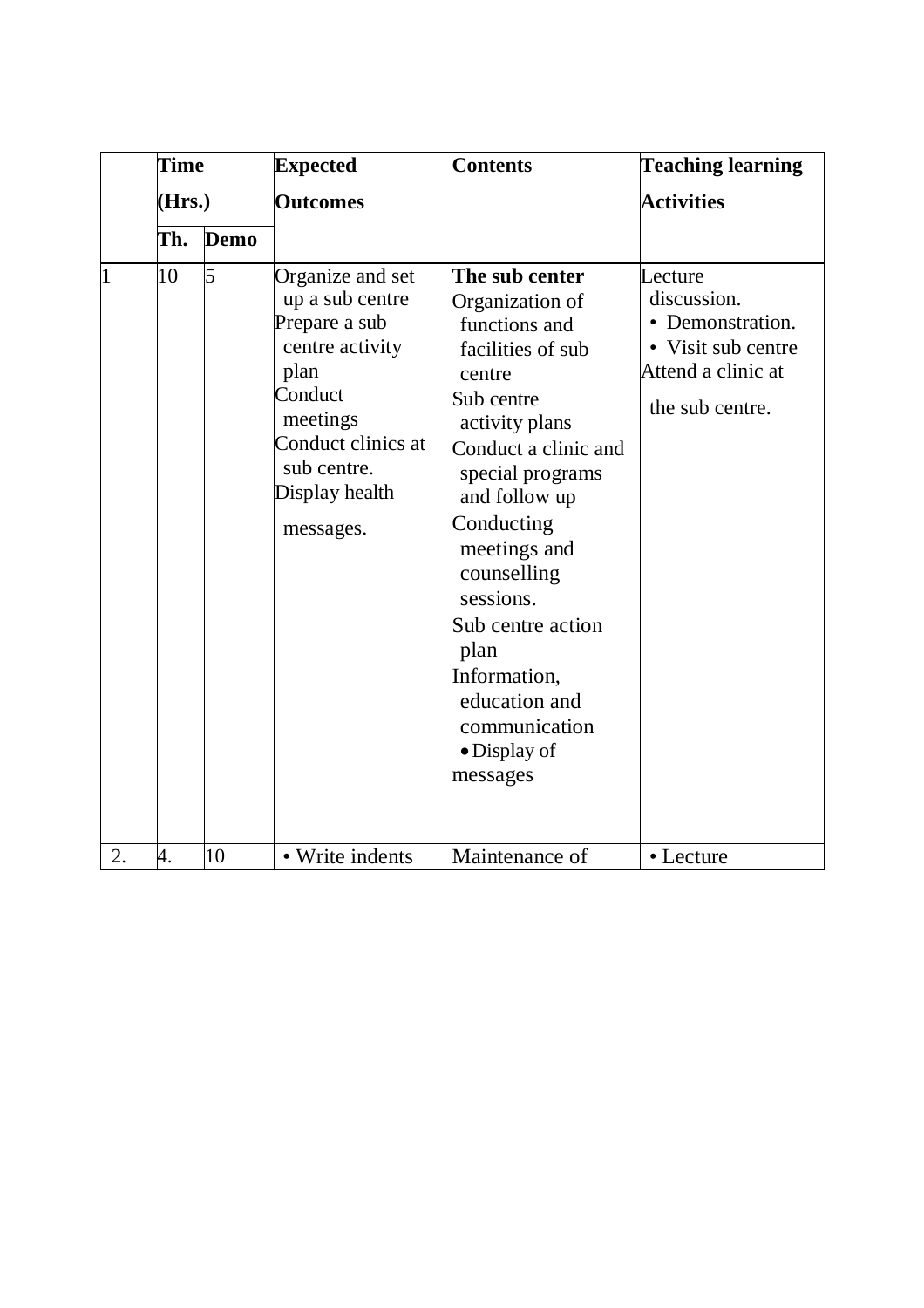|    |    |    | and                                                                                                                              | stocks                                                                                                                                                                                | discussion.                                                                                                    |
|----|----|----|----------------------------------------------------------------------------------------------------------------------------------|---------------------------------------------------------------------------------------------------------------------------------------------------------------------------------------|----------------------------------------------------------------------------------------------------------------|
|    |    |    | stock position                                                                                                                   | Maintenance of                                                                                                                                                                        | Explain using                                                                                                  |
|    |    |    | • Prepare weekly                                                                                                                 | supplies, drugs,                                                                                                                                                                      | stock register,                                                                                                |
|    |    |    | and monthly                                                                                                                      | equipment, stock,                                                                                                                                                                     | indents etc to                                                                                                 |
|    |    |    |                                                                                                                                  | indenting.                                                                                                                                                                            | monthly                                                                                                        |
|    |    |    | reports.                                                                                                                         | Calculation of                                                                                                                                                                        | reports of the                                                                                                 |
|    |    |    |                                                                                                                                  | indent as per                                                                                                                                                                         | students.                                                                                                      |
|    |    |    |                                                                                                                                  | population                                                                                                                                                                            | Calculation of                                                                                                 |
|    |    |    |                                                                                                                                  | requirement                                                                                                                                                                           | indent as per                                                                                                  |
|    |    |    |                                                                                                                                  | Management                                                                                                                                                                            | population                                                                                                     |
|    |    |    |                                                                                                                                  | information and                                                                                                                                                                       | requirement                                                                                                    |
|    |    |    |                                                                                                                                  | evaluation                                                                                                                                                                            | Explain the                                                                                                    |
|    |    |    |                                                                                                                                  | system(MIES)                                                                                                                                                                          | various                                                                                                        |
|    |    |    |                                                                                                                                  | Maintenance of                                                                                                                                                                        | records                                                                                                        |
|    |    |    |                                                                                                                                  | records.                                                                                                                                                                              |                                                                                                                |
|    |    |    |                                                                                                                                  |                                                                                                                                                                                       |                                                                                                                |
|    |    |    |                                                                                                                                  |                                                                                                                                                                                       |                                                                                                                |
|    |    |    |                                                                                                                                  |                                                                                                                                                                                       |                                                                                                                |
| 3. | 6  | 5  | · Establish co-                                                                                                                  | Co-ordination                                                                                                                                                                         | • Lecture                                                                                                      |
|    |    |    | ordination with                                                                                                                  | Inter-sectoral co-                                                                                                                                                                    | discussion.                                                                                                    |
|    |    |    | different                                                                                                                        | ordination                                                                                                                                                                            | Visit local govt                                                                                               |
|    |    |    | organization                                                                                                                     | • Co-ordination                                                                                                                                                                       | departments,                                                                                                   |
|    |    |    | working in the                                                                                                                   | with school                                                                                                                                                                           | NGOs and discuss                                                                                               |
|    |    |    | area.                                                                                                                            | teachers,                                                                                                                                                                             | their                                                                                                          |
|    |    |    |                                                                                                                                  | ASHA, anganwadi                                                                                                                                                                       | programs.                                                                                                      |
|    |    |    |                                                                                                                                  | workers, panchayat                                                                                                                                                                    |                                                                                                                |
|    |    |    | good                                                                                                                             |                                                                                                                                                                                       |                                                                                                                |
|    |    |    |                                                                                                                                  |                                                                                                                                                                                       |                                                                                                                |
|    |    |    |                                                                                                                                  | government                                                                                                                                                                            |                                                                                                                |
|    |    |    |                                                                                                                                  | departments.                                                                                                                                                                          |                                                                                                                |
|    | 10 |    | the<br>Enumerate                                                                                                                 | Implementation of                                                                                                                                                                     | Lecture                                                                                                        |
|    |    |    |                                                                                                                                  |                                                                                                                                                                                       |                                                                                                                |
|    |    |    |                                                                                                                                  |                                                                                                                                                                                       |                                                                                                                |
|    |    |    |                                                                                                                                  |                                                                                                                                                                                       |                                                                                                                |
|    |    |    |                                                                                                                                  |                                                                                                                                                                                       |                                                                                                                |
|    |    |    |                                                                                                                                  |                                                                                                                                                                                       |                                                                                                                |
|    |    |    |                                                                                                                                  | treatment and                                                                                                                                                                         |                                                                                                                |
|    |    |    |                                                                                                                                  | follow up of cases                                                                                                                                                                    | out by health                                                                                                  |
| 4. |    | 10 | Demonstrate<br>relationship with<br>them.<br>National Health<br>programs<br>Describe the role<br>of<br>ANM in these<br>programs. | Reports of sub<br>centre.<br>• Role of NGOs and<br>co-ordination with<br>national health<br>program<br>National Health<br>programs and the<br>role of the ANM<br>Detection, referral, | discussion.<br>Visit a TB and<br>a leprosy<br>patient and<br>observe DOTS<br>program and<br><b>MDT</b> carried |

|  |  |                    | workers. |
|--|--|--------------------|----------|
|  |  | malaria, leprosy   |          |
|  |  | tuberculosis,      |          |
|  |  | blindness, goiter. |          |
|  |  |                    |          |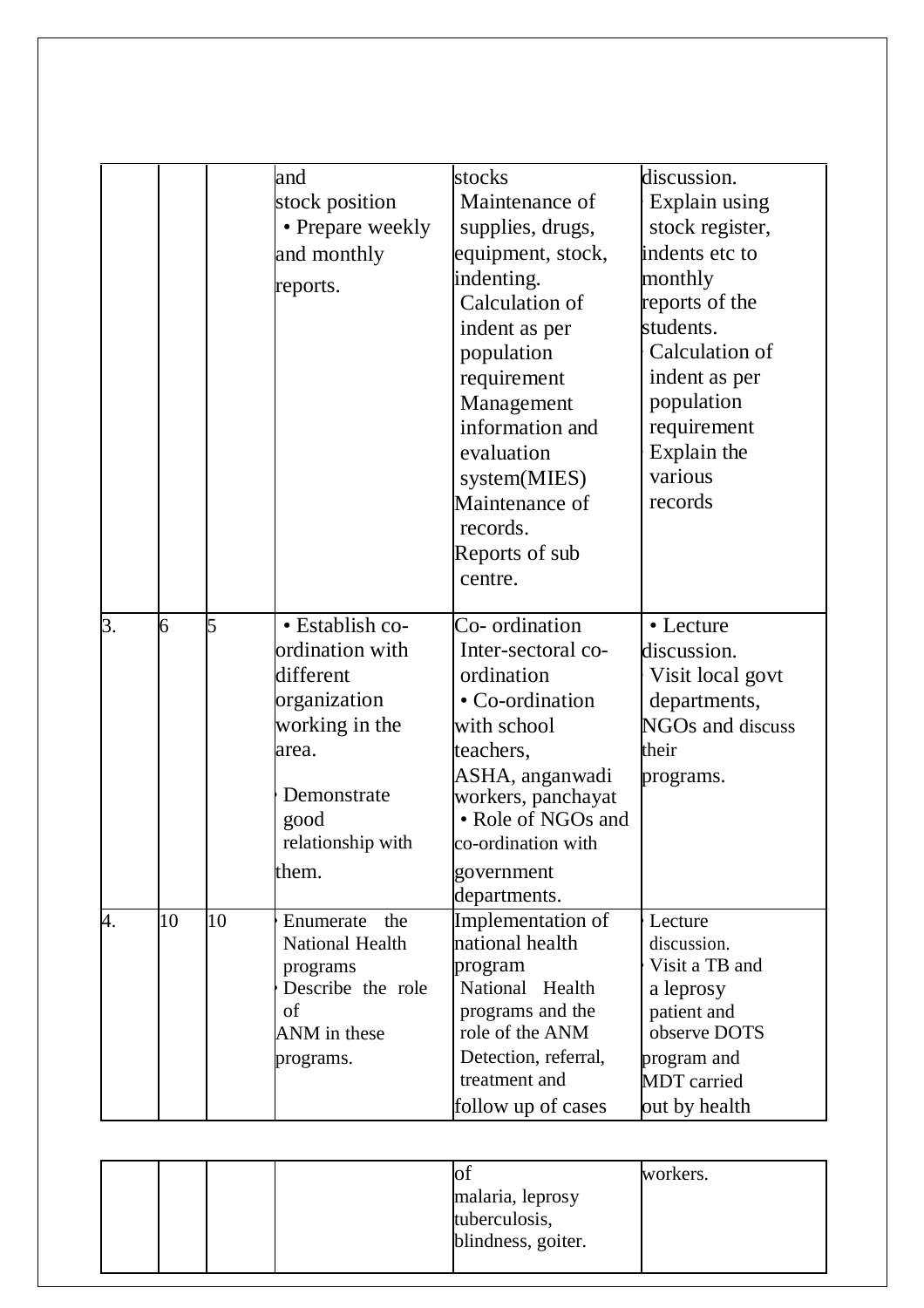| 5. | 10 | 10 | Demonstrate           | Update knowledge      | Lecture              |
|----|----|----|-----------------------|-----------------------|----------------------|
|    |    |    | ability               | Continuing            | discussion.          |
|    |    |    | in writing reports in | education for self    | • Demonstration.     |
|    |    |    | correct language      | development -         | • Role /play         |
|    |    |    | Understand the        | circulars, hand-      | • Exercise on        |
|    |    |    | scope of her career   | outs, meetings,       | - Reading            |
|    |    |    | advancement and       | journals.             | - Summerisation      |
|    |    |    | self development      | • Methods of self     | - Comprehension      |
|    |    |    |                       | development •         | • Practice in public |
|    |    |    |                       | Interacting with      | speaking.            |
|    |    |    |                       | community             |                      |
|    |    |    |                       | Improving writing     |                      |
|    |    |    |                       | speaking abilities in |                      |
|    |    |    |                       | local language and    |                      |
|    |    |    |                       | English               |                      |
|    |    |    |                       |                       |                      |

# *Suggested activities for Evaluation*

- Detection of tuberculosis, malaria, leprosy etc.
- Assignment on records and reports maintained at sub center.
- Peer group teaching on DOTS & MDT.
- Participation of national health programs at CHC/PHC/SC
- Assignment on organization of sub-center/clinics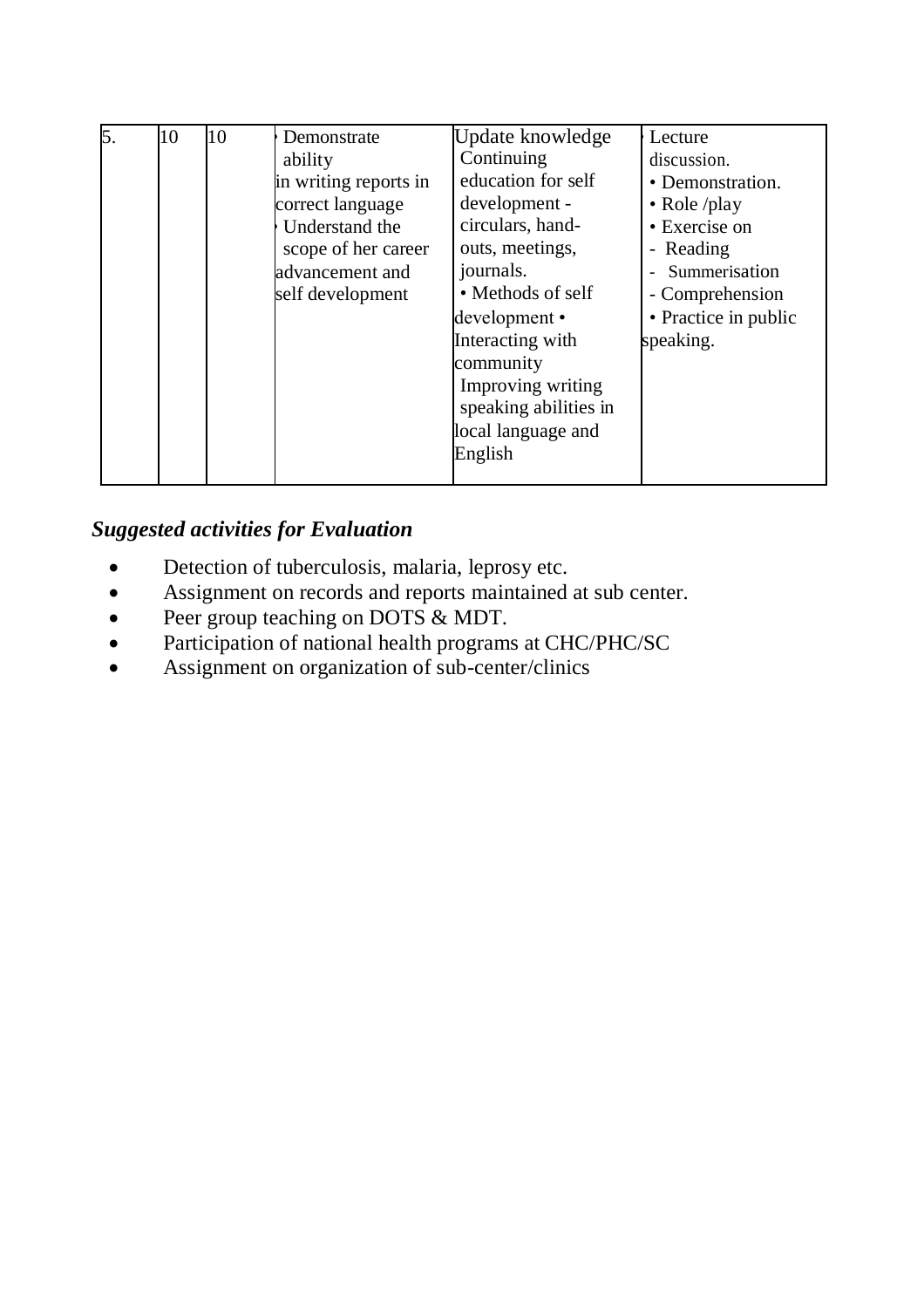# **CHILD HEALTH NURSING**

### **Hospital** - 80 hours **Community** - 100 hours **Total** - 180 hours

| <b>Expected Competency</b>                                                              | <b>Hospital Experience</b>                                                                                                                     | <b>Community Experiences</b>                                                                                                                           |
|-----------------------------------------------------------------------------------------|------------------------------------------------------------------------------------------------------------------------------------------------|--------------------------------------------------------------------------------------------------------------------------------------------------------|
| • Assess growth and<br>development of children.<br>Assess health status of<br>children. | • Assess growth and<br>development of 10 children of<br>different ages and record on<br>chart.<br>Assess health status of 10 sick<br>children. | • Assess growth and<br>development of 10 children of<br>different ages and record on<br>chart.<br>Conducts a school health<br>clinic, assesses growth, |
|                                                                                         |                                                                                                                                                | identifies problems and<br>refers<br>• Conducts health                                                                                                 |
|                                                                                         |                                                                                                                                                | education sessions for school<br>children - 2 sessions.<br>• Assess health status of 10<br>children                                                    |
| Care of the sick child.                                                                 | Give care to 5 children as per<br>the IMNCI protocol<br>Give care to 5 children each<br>with diarrhoea and ARI.<br>• Demonstration,            | Give care to 5 children as per<br>the IMNCI protocol<br>Give care to 5 children each<br>with diarrhoea and ARI<br>• Give care to children              |
|                                                                                         | preparation and use of ORS to<br>parents.                                                                                                      | with other ailments<br>Demonstrate, preparation<br>and use of                                                                                          |
|                                                                                         |                                                                                                                                                | ORS to parents.<br>Identify and refer<br>children at high risk<br>Demonstrate home care for a<br>child with diarrhoea                                  |
|                                                                                         |                                                                                                                                                | and ARI                                                                                                                                                |
| Counsel mothers about<br>feeding of infants and young<br>child                          | Counsel mothers about breast<br>feeding                                                                                                        | Identify and counsel 2<br>mothers with problems<br>related to breastfeeding.                                                                           |
|                                                                                         |                                                                                                                                                | Demonstrate<br>complementary food                                                                                                                      |
|                                                                                         |                                                                                                                                                | preparation and use.                                                                                                                                   |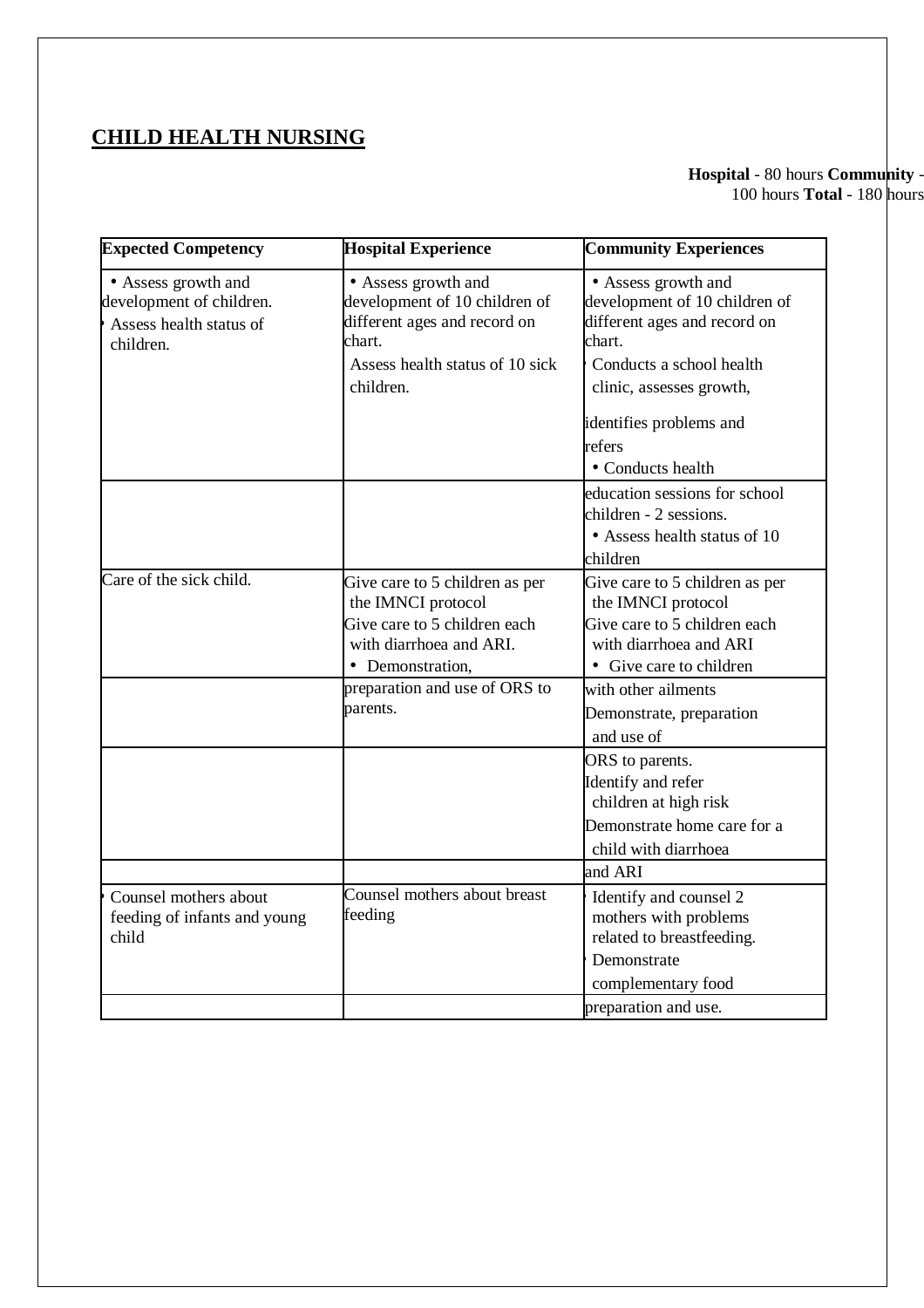# **COMMUNITY HEALTH NURSING AND HEALTH PROMOTION**

**Hospital** - 30 hours

**Community** - 280 hours

**Total**-310 hours

| <b>Expected Competency</b>                                                                                                                                   | <b>Hospital Experience</b>                                                    | <b>Community Experiences</b>                                                                                                                                                                                                                                                                                                                      |
|--------------------------------------------------------------------------------------------------------------------------------------------------------------|-------------------------------------------------------------------------------|---------------------------------------------------------------------------------------------------------------------------------------------------------------------------------------------------------------------------------------------------------------------------------------------------------------------------------------------------|
| Describe<br>community<br>structure<br>Community assessment and<br>home visiting.<br>$\bullet$ Health<br>assessment of individuals<br>of different age groups | Interviewing, Physical and<br>health need assessment of<br>(five)<br>persons. | Visit village for understanding<br>the village mapping, physical,<br>social<br>and resources structure of the<br>village.<br>Conduct community need<br>assessment<br>Prepare<br>$\bullet$<br>and<br>use<br>questionnaire<br>for<br>home<br>visits and assessing health<br>behaviours,<br>concepts,<br>concepts and practices of<br>five families. |
| • Describe health<br>organization and team<br>responsibilities.                                                                                              |                                                                               | • Visit to SC/PHC/CHC<br>and prepare a report<br>including organization,<br>functions and the<br>responsibilities of team<br>members<br>Prepare the organization<br>chart.                                                                                                                                                                        |
| • Perform nutritional<br>assessment<br>• Conduct IEC activities<br>related to nutrition                                                                      | Identifies, assesses two<br>patients with malnutrition                        | Group work on:<br>• Nutrition exhibition in<br>a school / health centre.<br>• Cooking demonstration<br>for a group of women in a<br>village.<br>• Prepare and maintain a<br>nutrition practical book.                                                                                                                                             |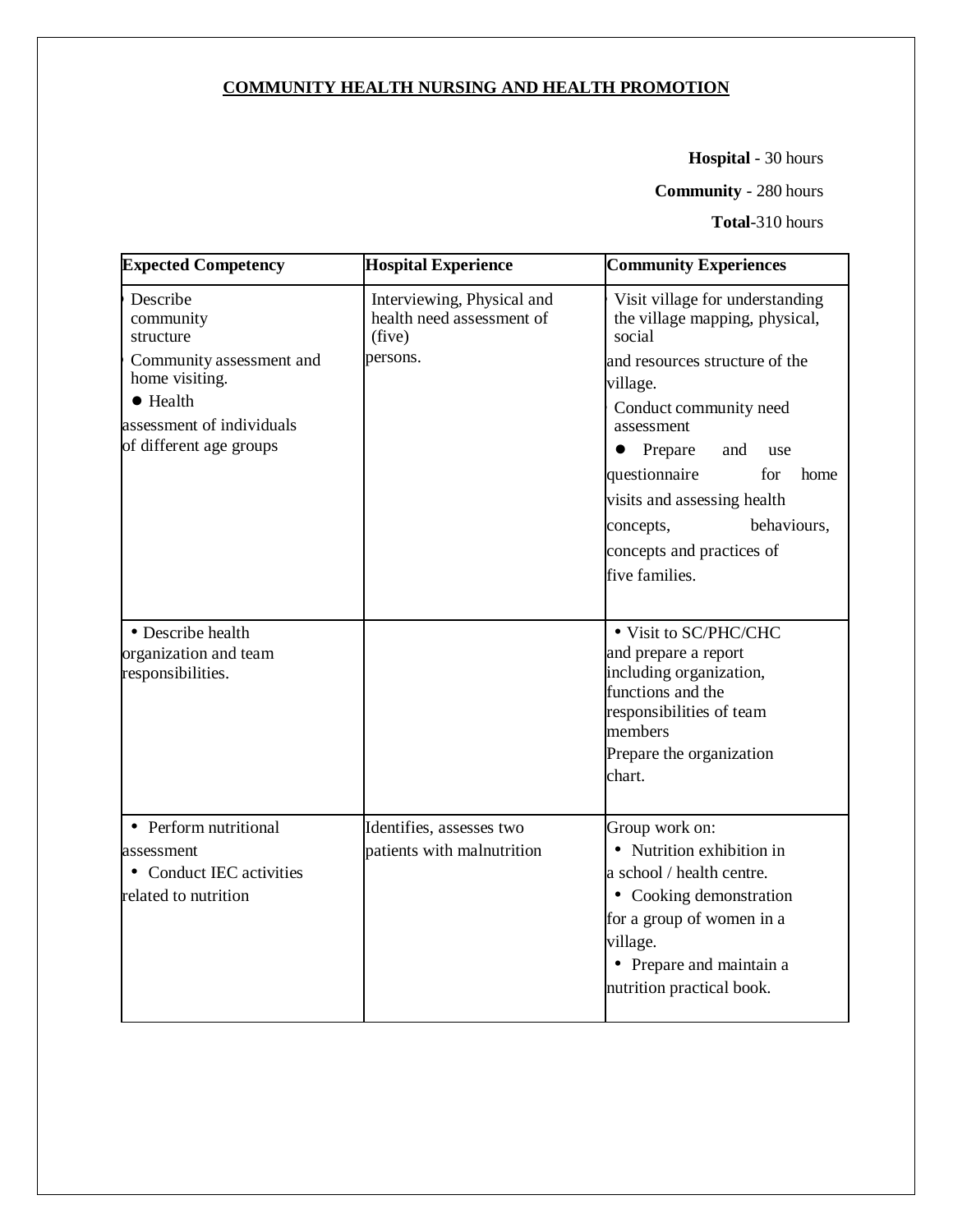| Assess personal hygiene, and<br>health education.                                                        | Assess personal hygiene of five<br>children in a school<br>based on an assessment<br>performa.<br>• Conduct IEC activities<br>related to personal hygiene         |
|----------------------------------------------------------------------------------------------------------|-------------------------------------------------------------------------------------------------------------------------------------------------------------------|
| Assess environmental<br>sanitation<br>• Conduct IEC activities<br>related to environmental<br>sanitation | Using a guideline each group<br>assesses a community's<br>environmental sanitation,<br>organizes discussion with                                                  |
|                                                                                                          | community and prepares<br>plan of action.<br>Disinfects one well and one<br>tube well or any other activity<br>based on<br>community needs.<br>• Prepare reports. |
| Assess mental health of an<br>individual<br>and counsel<br>$\alpha$<br>refer.                            | Assesses mental health of<br>two persons<br>Health education<br>$\bullet$<br>Referral<br>$\bullet$<br>Prepare a report.                                           |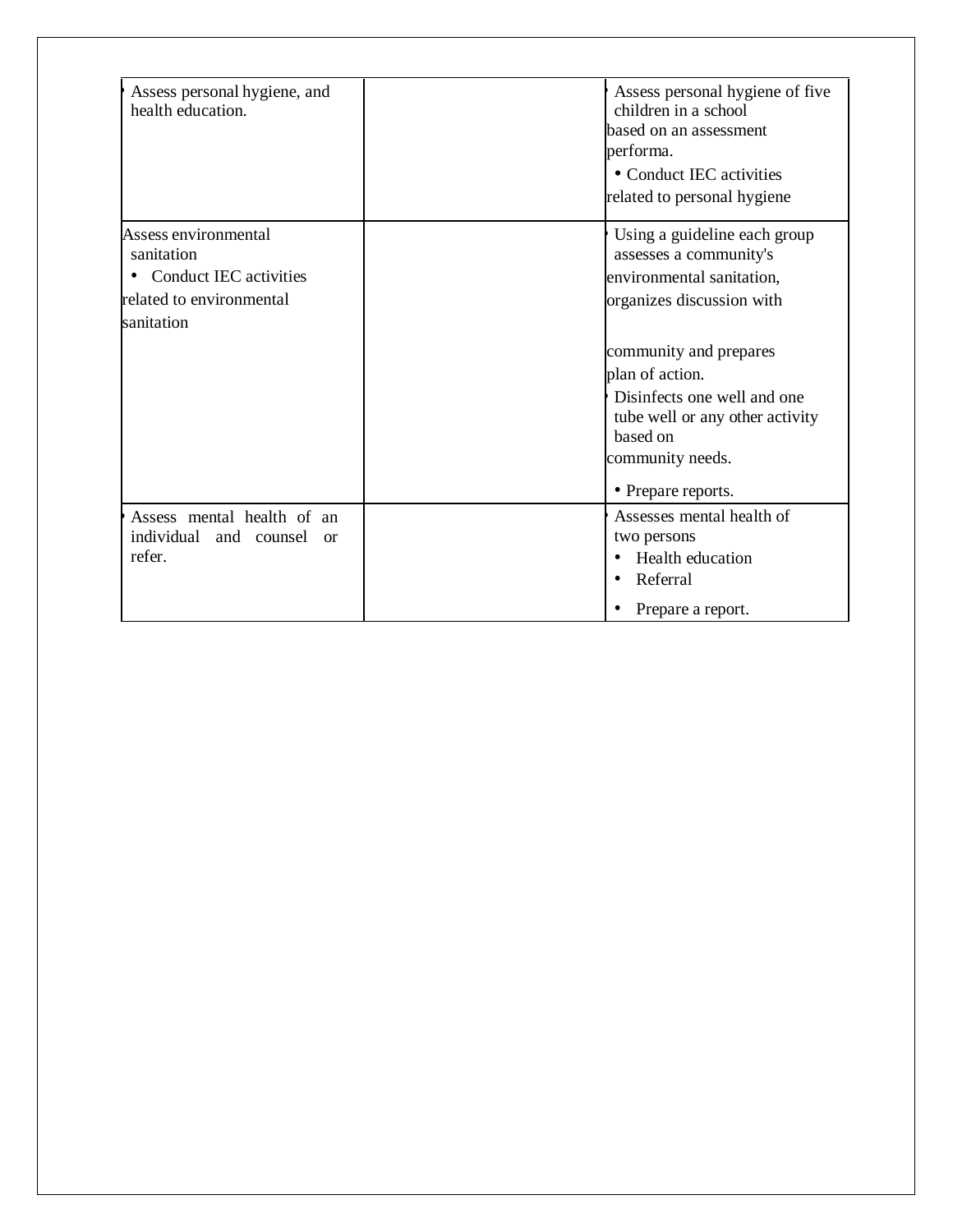# **MIDWIFERY**

**Hospital** - 220 hours

**Community** - 160 hours

**Total** - 380 hours

| <b>Expected Competency</b>       | <b>Hospital Experience</b>           | <b>Community Experiences</b> |
|----------------------------------|--------------------------------------|------------------------------|
|                                  |                                      |                              |
|                                  |                                      |                              |
| • Assessment and care of         | • Detecting pregnancy                | • Registration and           |
| normal pregnant women.           | using pregnancy testing              | management of vital          |
|                                  | kit. Registration of ant-enatal      | events registers.            |
|                                  | mothers.                             | Conduct antenatal            |
|                                  | • Pre conception                     | examinations at home.        |
|                                  | counselling.                         |                              |
|                                  | • Measuring the blood                | • Participate in antenatal   |
|                                  | pressure, pulse and fetal            | clinics in the sub center    |
|                                  | heart rate, checking for             | • Malaria testing for        |
|                                  | pallor and edema and                 | pregnant mothers             |
|                                  | determining the fundal               | • Counseling on birth        |
|                                  | height, fetal lie and                | preparedness,                |
|                                  | presentation accurately.             | complication readiness,      |
|                                  | • Hemoglobin estimation              | diet and rest, infant        |
|                                  | and testing urine for                | feeling, sex during          |
|                                  | protein and sugar                    | pregnancy, domestic          |
|                                  | • Examine 20 antenatal               | violence and                 |
|                                  | women (in the hospital               | • contraception.             |
|                                  | and community)                       |                              |
|                                  | • Provide IFA                        |                              |
|                                  | supplements and                      |                              |
|                                  | administer TT injection              |                              |
|                                  | $\bullet$ to 10 women.               |                              |
| • Conducting normal              | Maintain midwifery case book         | • Conduct deliveries in the  |
| delivery.                        | Conducting pelvic                    | community (health centers    |
| • Recognise different degrees of | assessment to determine              | • preferably anc home).      |
| tears, give emergency care and   | pelvic adequacy. PV<br>examination 5 |                              |
| refer.                           | Plotting the partographs and         |                              |
|                                  | deciding when to refer the           |                              |
|                                  | women.                               |                              |
|                                  | Conducting 10 safe deliveries        |                              |
|                                  | (in the hospital and                 |                              |
|                                  | community), with                     |                              |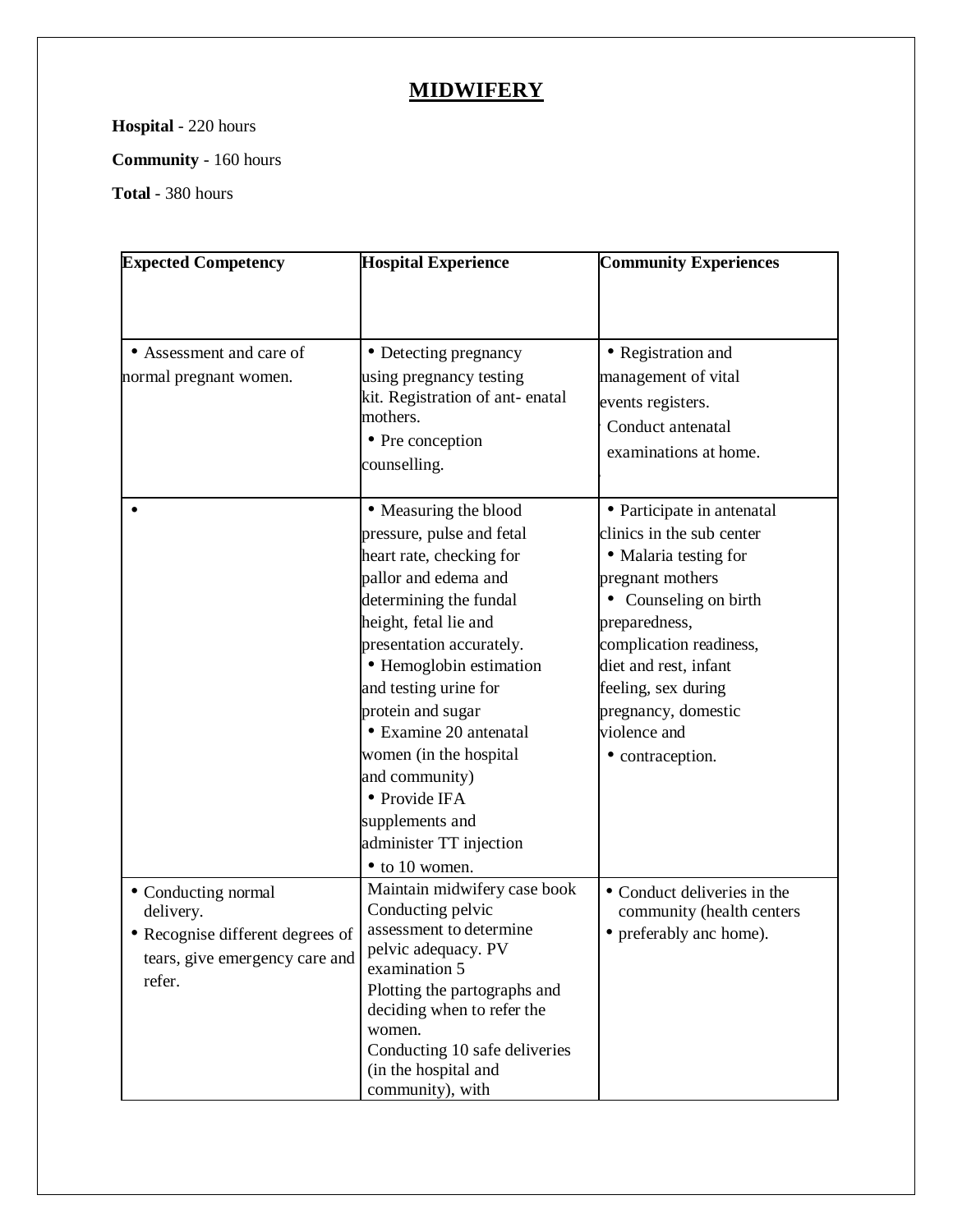|                                                              | active management of third<br>stage of labour, using<br>infection prevention practices.<br>• Assist in the suturing                                                                                                                                                                                                                                                                                                                                                                      |                                                                                                                                                                                                                                                                                                                                                                                                                                      |
|--------------------------------------------------------------|------------------------------------------------------------------------------------------------------------------------------------------------------------------------------------------------------------------------------------------------------------------------------------------------------------------------------------------------------------------------------------------------------------------------------------------------------------------------------------------|--------------------------------------------------------------------------------------------------------------------------------------------------------------------------------------------------------------------------------------------------------------------------------------------------------------------------------------------------------------------------------------------------------------------------------------|
| • Assessing and care of<br>postnatal mothers and<br>newborns | • Provide essential care of the<br>newborn-10<br>· Basic Resuscitation of<br>the newborn-5<br>• 5 episiotomies and tears.                                                                                                                                                                                                                                                                                                                                                                | • Follow up of 10 postnatal<br>mothers for 10 days \v1th at<br>least 3 home visits.<br>• Care of newborns in the<br>home                                                                                                                                                                                                                                                                                                             |
|                                                              | Managing/Counseling on<br>postpartum care and nutrition<br>Counseling/supporting of<br>mothers for breast feeding<br>and preventing/managing<br>breast feeding problems<br>Counseling for Kangaroo<br><b>Mother Care</b><br>Care of postnatal<br>mothers 10 (in the hospital and<br>community)<br>Conduct health education for<br>groups of mothers and<br>individuals-3 each<br>Follow infection prevention and<br>biomedical waste management<br>in the labour<br>room and sub center. | • Conduct health education for<br>groups of mothers and<br>individuals-2 each.<br>• Integrate accepted practices<br>of AYUSH                                                                                                                                                                                                                                                                                                         |
| • Assessing and referring<br>• mothers at risk               | • Identify high-risk<br>mothers and give care<br>· Prepare for caesarean<br>sections-2<br>• Observe caesarean<br>sections-2 Observe<br>abnormal deliveries 5<br>• Prepare for MTP and<br>observe procedure-2<br>• Take care of women<br>with abortion-2<br>• Insert a urinary catheter<br>in women<br>• Preparation and<br>administration of oxytocin<br>drip                                                                                                                            | • Do a case study of a<br>complicated childbirth in the<br>village.<br>· Conduct a village<br>meeting for emergency<br>transport of women in labour<br>and at risk.<br>• Identify and refer women<br>with unwanted<br>pregnancy for MTP<br>• Interview any 10 women and<br>for<br>unsafe<br>reasons<br>list<br>motherhood and abortion.<br>• Identify high risk mothers 5<br>and newboms 5 and refer<br>them to the<br>higher center |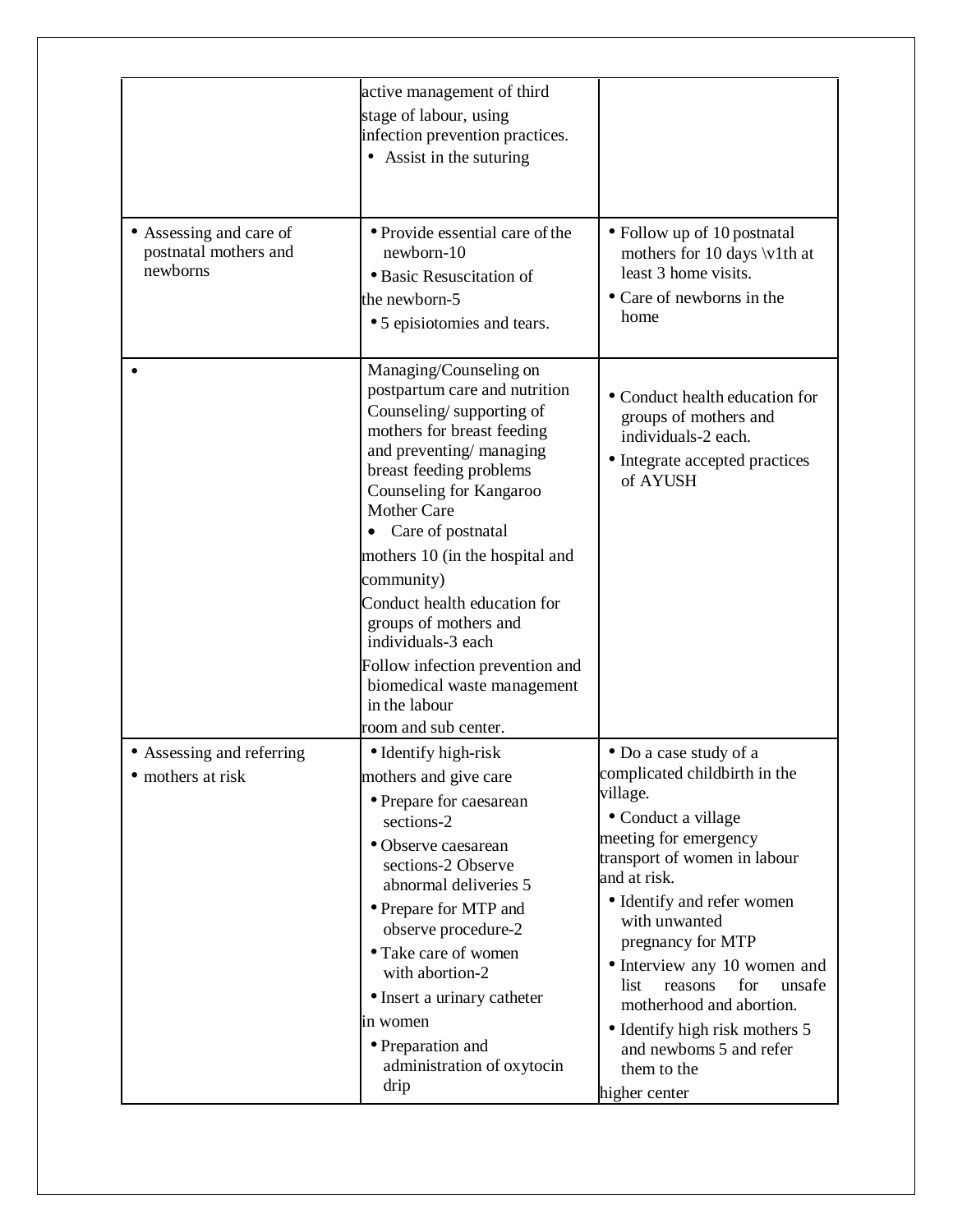|                                                                                   | • Bimanual compression                                                                                                                                                                                                                                                                                            |                                                                                                                                                                                                                                  |
|-----------------------------------------------------------------------------------|-------------------------------------------------------------------------------------------------------------------------------------------------------------------------------------------------------------------------------------------------------------------------------------------------------------------|----------------------------------------------------------------------------------------------------------------------------------------------------------------------------------------------------------------------------------|
|                                                                                   | of the uterus for the management                                                                                                                                                                                                                                                                                  |                                                                                                                                                                                                                                  |
|                                                                                   | of PPH.                                                                                                                                                                                                                                                                                                           |                                                                                                                                                                                                                                  |
|                                                                                   | Care of mother with HIV                                                                                                                                                                                                                                                                                           |                                                                                                                                                                                                                                  |
|                                                                                   | Digital removal of retained                                                                                                                                                                                                                                                                                       |                                                                                                                                                                                                                                  |
|                                                                                   | products of conception for                                                                                                                                                                                                                                                                                        |                                                                                                                                                                                                                                  |
|                                                                                   | incomplete abortion                                                                                                                                                                                                                                                                                               |                                                                                                                                                                                                                                  |
|                                                                                   | Provide post abortion<br>٠                                                                                                                                                                                                                                                                                        |                                                                                                                                                                                                                                  |
|                                                                                   | • care.                                                                                                                                                                                                                                                                                                           |                                                                                                                                                                                                                                  |
| • Counsel eligible couples                                                        | • Counseling of                                                                                                                                                                                                                                                                                                   | • Counsel eligible couples                                                                                                                                                                                                       |
| about different methods of                                                        | mother/couples for family                                                                                                                                                                                                                                                                                         | on different methods of                                                                                                                                                                                                          |
| contraception.                                                                    | planning                                                                                                                                                                                                                                                                                                          | contraception.                                                                                                                                                                                                                   |
| Prepare acceptors for<br>sterilization and IlJCDs<br>Detection of cervical cancer | Prepare and assist for<br>sterilization of 5 female<br>and 2 male cases (in the<br>hospital or community)<br>Insertion of intra uterine<br>devices and prescription of<br>contraceptives<br>Perform 2 IUCD insertions<br>(in the hospital or<br>community)<br>• Distribute oral pills-5<br>Demonstrate the use of | Perform 2 IUCD insertions<br>(in the hospital or<br>community) Distribute oral<br>pills-5 Demonstrate the use<br>of condoms and distribute<br>condoms-5<br>• Visual inspection of the<br>cervix and taking a pap<br>smear test-2 |
|                                                                                   | condoms and distribute<br>condoms-5                                                                                                                                                                                                                                                                               |                                                                                                                                                                                                                                  |
|                                                                                   | Visual inspection of the                                                                                                                                                                                                                                                                                          |                                                                                                                                                                                                                                  |
|                                                                                   | cervix and taking a pap                                                                                                                                                                                                                                                                                           |                                                                                                                                                                                                                                  |
|                                                                                   | smear test-2                                                                                                                                                                                                                                                                                                      |                                                                                                                                                                                                                                  |

# **Clinical requirements to be completed during the internship period:**

In addition to practicing and gaining competency in the above mentioned skills, the students are expected to complete the following requirements during the internship period:

| • Assessment and care of normal pregnant     | Examine 15 antenatal women (in the      |  |
|----------------------------------------------|-----------------------------------------|--|
| Woman                                        | hospital and community)                 |  |
|                                              |                                         |  |
|                                              |                                         |  |
|                                              |                                         |  |
| • Conduct normal delivery                    | • Conducting pelvic assessment to       |  |
| • Recognize different degrees of t ears give | determine pelvic adequacy PV            |  |
| emergency care and refer                     | examination 5                           |  |
|                                              | • Conducting 10 safe deliveries (in the |  |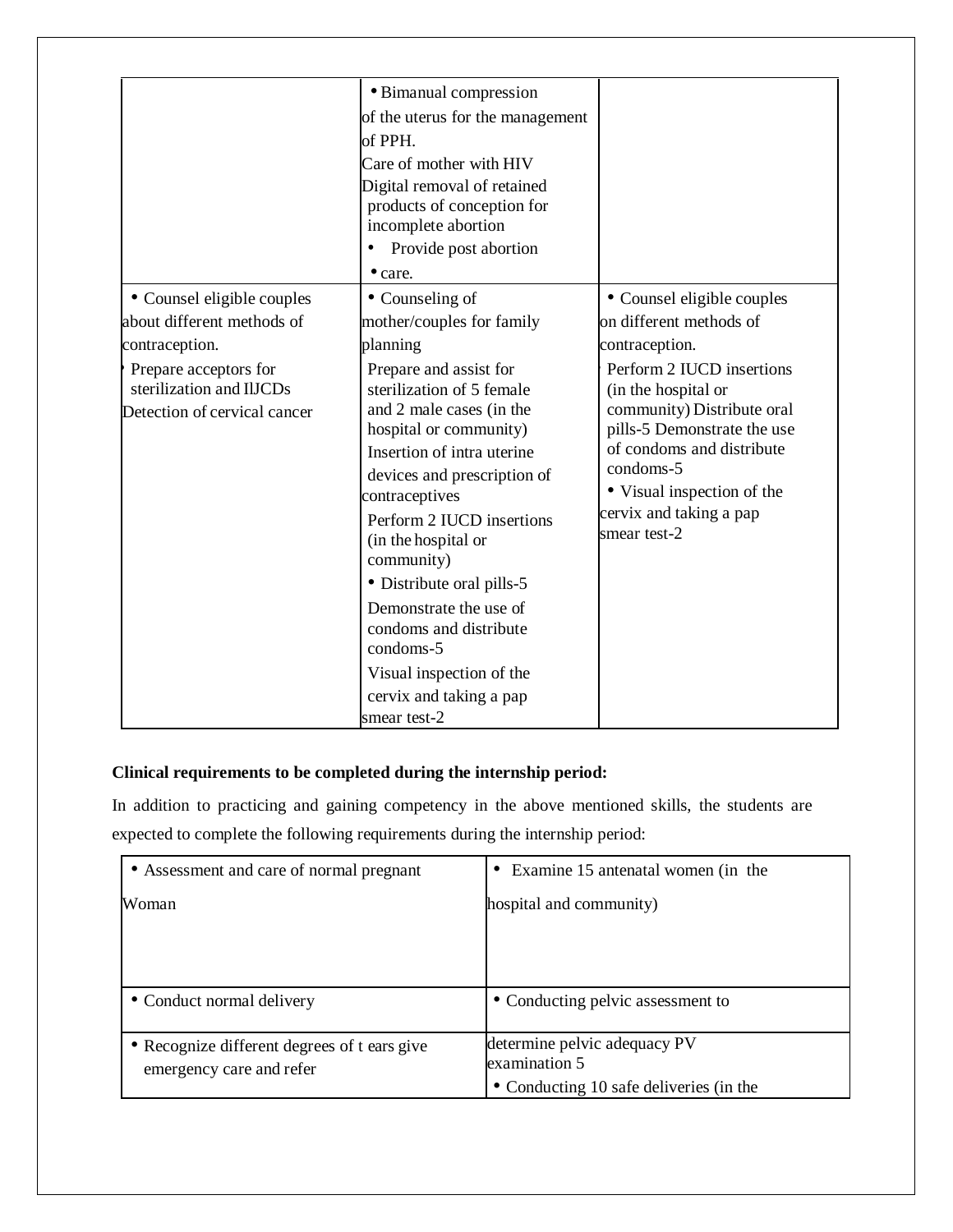|                                                                                                                       | hospital and community), with active<br>management of the third stage of labour, using<br>infection prevention practices.<br>• Assist in the suturing of 5 episiotomies and tears |  |  |
|-----------------------------------------------------------------------------------------------------------------------|-----------------------------------------------------------------------------------------------------------------------------------------------------------------------------------|--|--|
| • Assessment and care of postnatal                                                                                    | • Provide essential care of the newborn-                                                                                                                                          |  |  |
| mothers and newborns                                                                                                  | 10                                                                                                                                                                                |  |  |
|                                                                                                                       | • Basic Resuscitation of the newborn-5                                                                                                                                            |  |  |
|                                                                                                                       | • Care of postnatal mothers 10 (in the                                                                                                                                            |  |  |
|                                                                                                                       | • hospital and community)                                                                                                                                                         |  |  |
| • Assessing and referring mothers at risk                                                                             | • Take care ol women with abortion-2                                                                                                                                              |  |  |
| counsel eligible couples about different<br>methods of contraception<br>Prepare acceptors for sterilization and IUCDs | Prepare and assist for sterilization of 5 female<br>and 2 male cases (in the hospital<br>$\alpha$<br>community)                                                                   |  |  |
| Detection of cervical cancer                                                                                          | Perform 3 IUCD insertions (in the<br>hospital or community)                                                                                                                       |  |  |
|                                                                                                                       | • Distribute oral pills-5                                                                                                                                                         |  |  |
|                                                                                                                       | Demonstrate the use of condoms and<br>distribute condoms-5                                                                                                                        |  |  |
|                                                                                                                       | • Visual inspection of cervix with Acetic                                                                                                                                         |  |  |
|                                                                                                                       | acicl-2                                                                                                                                                                           |  |  |
| • Management of sick neonates and children<br>(IMNCI)                                                                 | • Assessment and care of 5 sick neonated and 5<br>sick children as per the IMNCI<br>• protocols                                                                                   |  |  |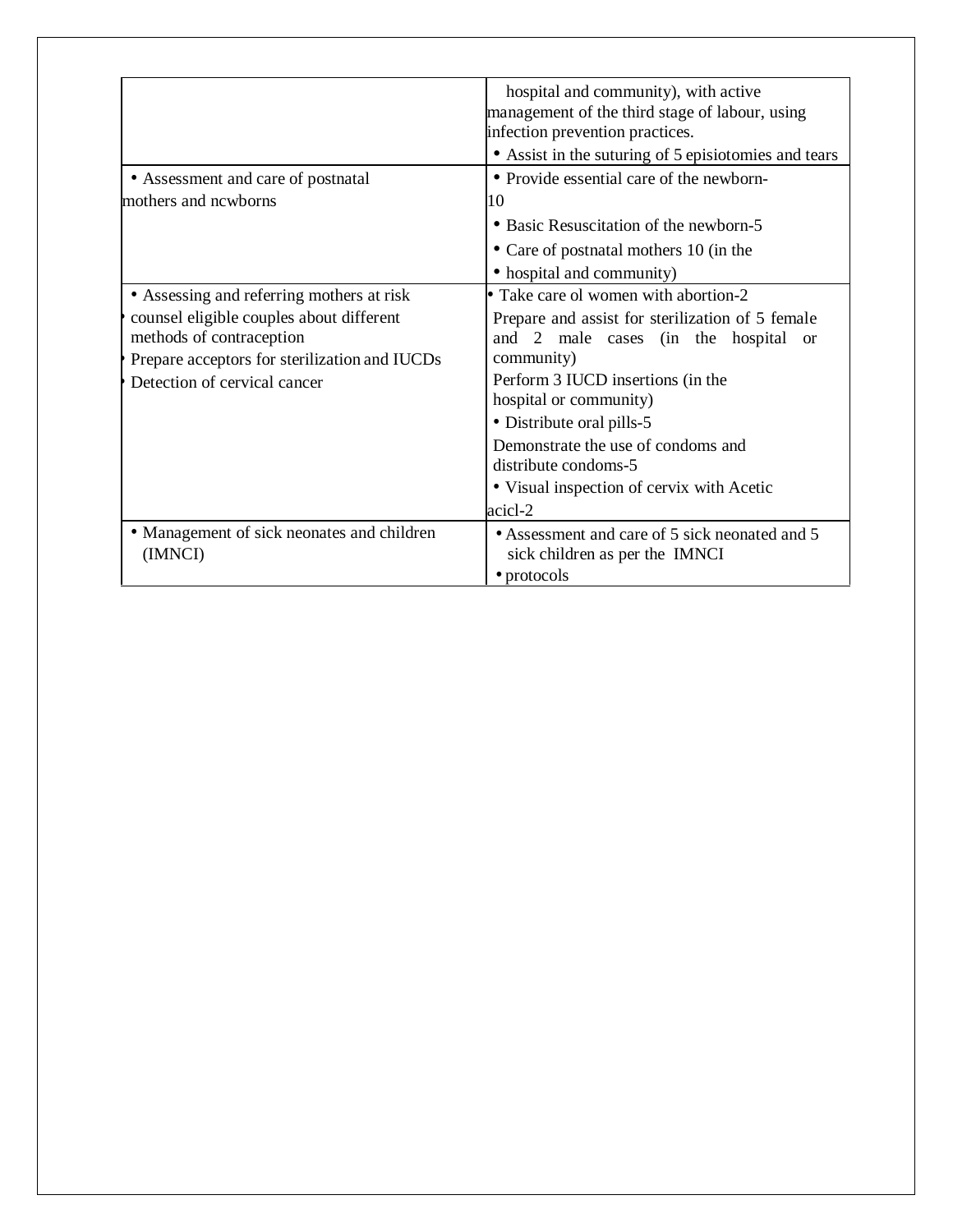#### **GLOCAL COLLEGE OF NURSING &RESEARCH CENTRE ANM 2nd YEAR UNIT PLAN- MIDWIFERY**

#### **COURSE TITLE:** MIDWIFERY **TEACHER**

**NAME:** Mr. Devendra **UNIT NO**: 2 **TIME HOURS** 

**:** 8hours

**UNIT TITLE:** Female Pelvis & Fetal Skull

**GENERAL OBJECTIVE:** On the completion of this unit students will be able to describe female pelvis, its diameter & relation to fetal skull, muscles of pelvic floor, fetal skull & its diameter.

| S.NO             | <b>SPECIFIC</b><br><b>OBJECTIVE</b>                                                                                     | <b>CONTENT</b><br><b>MATTER</b>                          | <b>HOURS</b>                         | <b>TEACHING</b><br><b>LEARNING</b>                          | <b>TEACHING</b><br><b>AIDS</b> | <b>EVALUATION</b>         |                |
|------------------|-------------------------------------------------------------------------------------------------------------------------|----------------------------------------------------------|--------------------------------------|-------------------------------------------------------------|--------------------------------|---------------------------|----------------|
| 1.               | To describe<br>female pelvis                                                                                            | Structure of<br>the pelvic<br>bones & types<br>of pelvis | 2 <sup>hr</sup>                      | <b>ACTIVITY</b><br>Lecture cum<br>discussion                | Models &<br>board              | viva                      |                |
| 2.               | To describe its<br>diameter                                                                                             | Pelvic<br>diameters                                      | 1hr                                  | Lecture cum<br>discussion                                   | Models &<br>board              | Viva                      |                |
| 3.               | To describe it's relation to fetal<br>pelvic floor<br>skull<br>To explain the muscles $\&$<br>ligaments of pelvic floor |                                                          | Muscles & ligaments of               | 1hr                                                         | Lecture cum<br>discussion      | Models & board            |                |
| $\overline{4}$ . | To explain fetal skull                                                                                                  |                                                          | sutures, size, shape,<br>fontanelles | Fetal skull: bones, diameter,<br>moulding, skull areas $\&$ | 2 <sup>hr</sup>                | Lecture cum<br>discussion | Models & board |